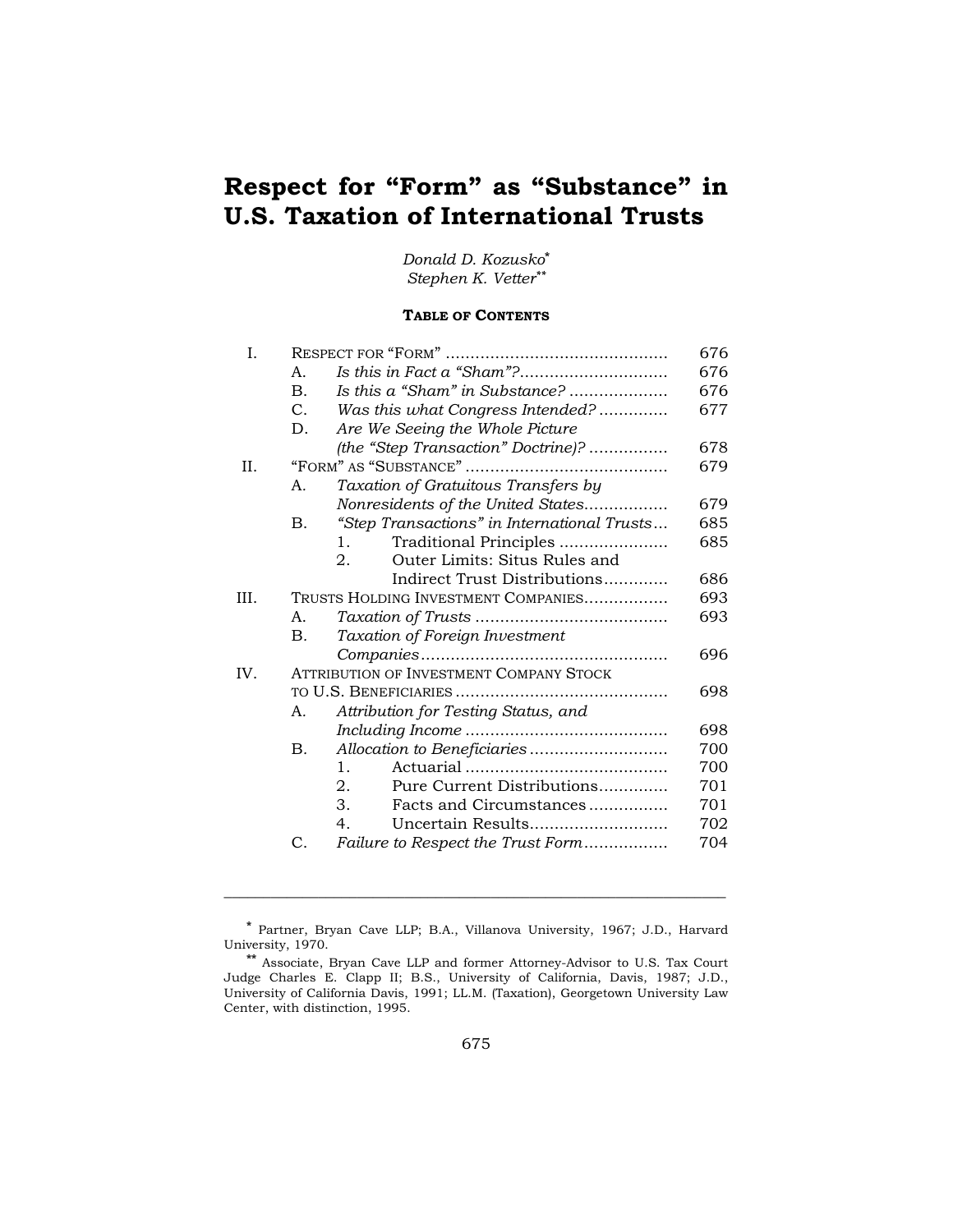### I. RESPECT FOR "FORM"

 It would be difficult to imagine how the federal tax system of the United States could function without the "substance-overform" principle. Every analysis of the tax treatment of a transaction or transfer must, explicitly or implicitly, address the question: "Will the tax law treat this as what it appears to be?" The question of whether the tax rules will be applied according to the "form" or the "substance" of the transaction or transfer has taken on a variety of formulations in the judicial decisions.

# A. *Is this in Fact a "Sham"?*

 First, there is the category of cases where the taxpayer's version of events is documented but inconsistent with what actually occurred. The documents were not respected. A change in title was recorded in the name of the new owner but control over and enjoyment of the property never changed hands. Income and expense were recorded on the books of a trust but the trustee served in fact as a mere nominee. Property was leased, but only on paper. The transaction or transfer was a "fake." In effect, the form was not respected by the taxpayer.

### B. *Is this a "Sham" in Substance?*

 The next category of cases is much more difficult to categorize. That is unfortunate because they represent the core learning and experience in the application of "substance" over form. While there are a variety of formulations of the appropriate test in these cases, the inquiry always focuses on the lack of an economic dimension to the taxpayer's position. For example, in the leading case of *Knetsch v. United States*,**1** dealing with a tax shelter investment, the transaction (a leveraged investment in deferred income bonds) was treated as a "sham" because "there was nothing of substance to be realized by Knetsch from this transaction beyond a tax deduction." On the Court's reading of the facts, the taxpayer had no credible chance for an economic profit from the investment measured on a pre-tax basis. Some of these cases blend over into the first category: the steps on which the taxpayer relies actually occurred, but the events involve other steps that limit or offset the resulting economic consequences, so that the taxpayer's change in economic position is not

 <sup>1. 34</sup> U.S. 261, 266 (1960).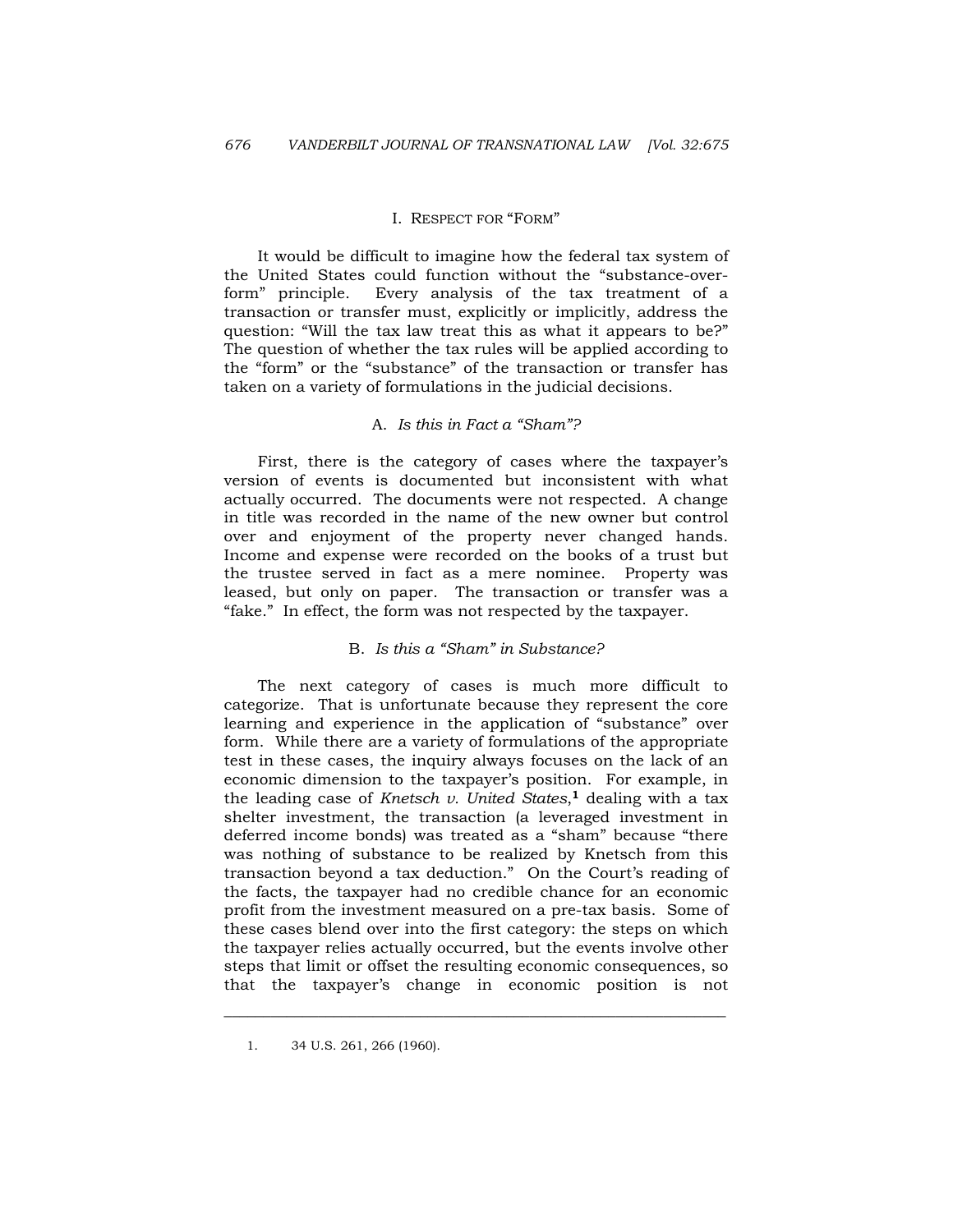meaningful.**2** If a taxpayer claims that his transfer of property to a trust for the benefit of his child is not a gift but a sale, is there any difference between the case where the taxpayer never intended to collect the purchase price (a sham in fact) and the case where the taxpayer loaned the purchase money to the trust on terms that evidenced it would never be paid back (a sham in substance)? **<sup>3</sup>**

### C. *Was this what Congress Intended?*

 The Court may also conclude that the actual events are outside the Congressional intent of the Internal Revenue Code (Code) provision on which the taxpayer relies. In the leading case of *Gregory v. Helvering*,**4** Justice Sutherland conceded that the taxpayer was legally entitled "to decrease the amount of what otherwise would be his taxes, or altogether avoid them, by means which the law permits." However, he concluded that the real question was "whether what was done, apart from the tax motive, was the thing which the statute intended," and decided the case against the taxpayer.**5** Indeed, it should be inevitable that questions of "substance" over "form" require an analysis of statutory intent whenever the transaction or transfer is not a sham in fact (not a "fake"), and the challenge is made on the ground that the taxpayer's position has no substance apart from tax consequences. Assuming that a particular transaction or investment has some economic substance apart from tax consequences (e.g., the pre-tax profit potential is not de minimus), then it has a non-tax purpose and the question of statutory intent should become paramount. Otherwise, the substance over form doctrine would greatly circumscribe the Congressional prerogative to allow transactions to be taxed according to their form, and to encourage the form to be deliberately structured to take advantage of a tax incentive.**<sup>6</sup>**

 More specifically, in applying "substance over form" to bona fide transactions or transfers (not a "sham" in fact), the perplexing but critical question is "how much substance is enough?" That question cannot be answered without an

<sup>2.</sup> *See* Rev. Rul. 86-106, 1986-2 C.B. 28, 29 (citing and discussing the following cases: Knetsch v. United States, 364 U.S. 361 (1960); Deputy v. duPont, 308 U.S. 488 (1940); Guaranty Trust Co. v. Commissioner, 98 F.2d 62 (2nd Cir. 1938); Perrett v. Commissioner, 74 T.C. 111 (1980)).

<sup>3.</sup> *See, e.g.*, Rev. Rul. 81-264, 1981-2 C.B. 186.

<sup>4. 293</sup> U.S. 465, 469 (1935).

<sup>5.</sup> *Id.* at 469.

 <sup>6.</sup> *See* BORIS I. BITTKER & LAWRENCE LOKKEN, FEDERAL TAXATION OF INCOME, ESTATE AND GIFTS 4-43 to 4-45 (1989); Kenneth W. Gideon, *Mrs. Gregory's Grandchildren: Judicial Restriction of Tax Shelters*, 5 VA. TAX. REV. 825, 847 (1986).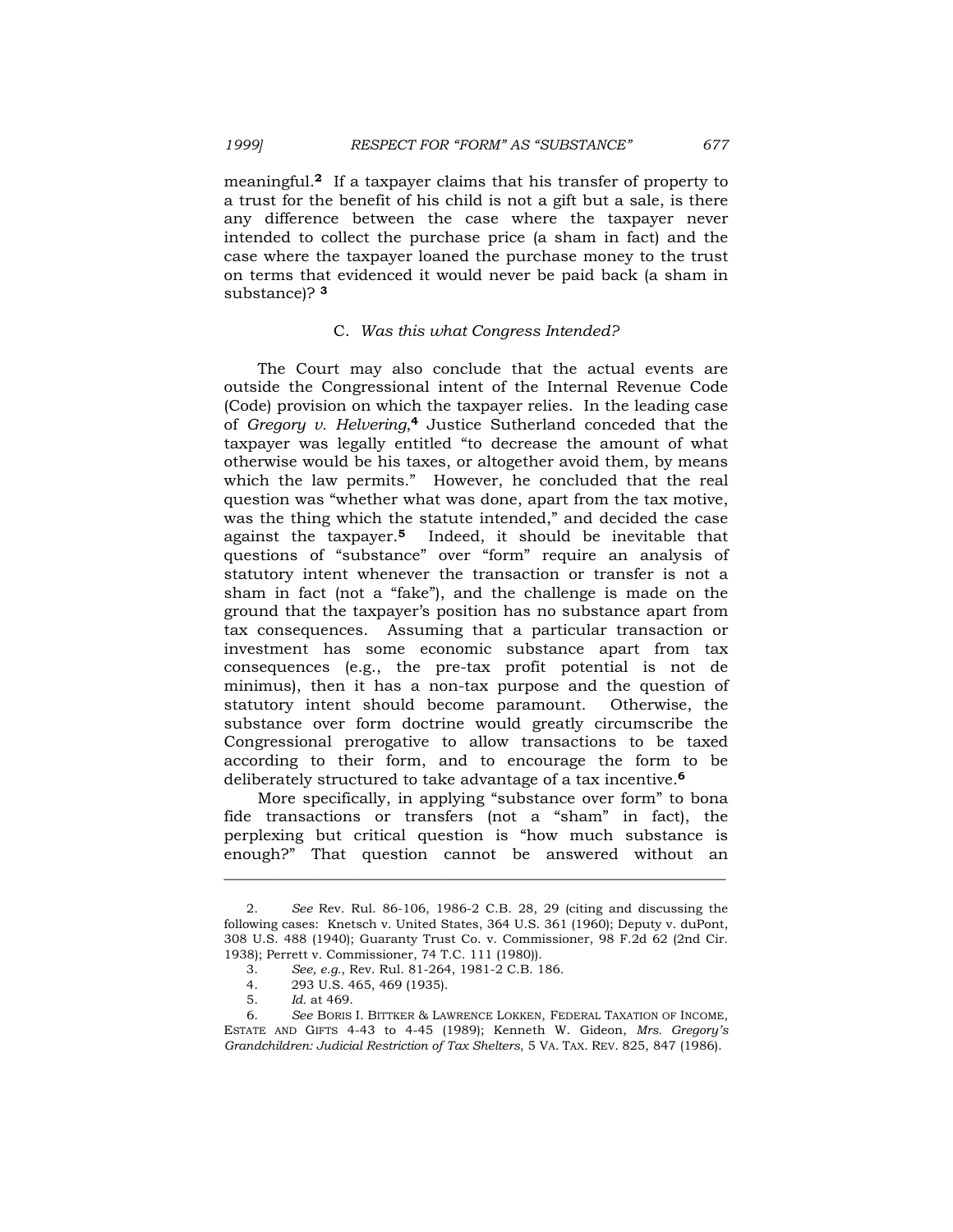examination of legislative intent. The relevance of Congressional intent is obvious in "tax shelter" cases where Congress created an incentive and the taxpayer is allegedly "abusing" that privilege.**<sup>7</sup>** Those cases have generally concluded that, in addition to meeting the literal requirements of the statute, Congress must have assumed that the taxpayer's activity, such as borrowing money, also had some economic purpose apart from tax consequences.**<sup>8</sup>** This approach actually developed initially outside of the tax shelter context. Most notably, in *Gregory v. Commissioner*,**9** the Tax Court began by concluding that the "meticulously drafted" statutory provision on corporate reorganizations left no room for a judicial gloss. However, the Second Circuit and the Supreme Court concluded quite the opposite: that a transaction lacking a "business purpose" could not have been intended by Congress as a "corporate reorganization." Though the results of this analysis vary from case to case, and from opinion to opinion, the important point is that this formulation of the doctrine claims Congressional intent as its rationale. Thus, the courts should recognize that its application should adapt to the particular statutory question involved.

# D. *Are We Seeing the Whole Picture (the "Step Transaction" Doctrine)?*

 Though conceptualized as a separate doctrine, the "step transaction" doctrine largely overlaps with the "substance over form" doctrine. It might be considered, in large part, a variation on "substance over form" in that it deals with whether the form of the taxpayer's ordering of events will be respected. Will steps be added to or subtracted from the course of events described by the taxpayer, or will the steps be reordered, to show the "true picture?" Courts have used the step transaction doctrine to link prearranged or contemplated steps, despite a party's lack of a legal obligation or financial compulsion to complete all the steps in the transaction.**10** Should every step be respected, however transitory or lacking in substance? The step transaction doctrine has been employed to eliminate transitory or unnecessary steps

 <sup>7.</sup> *See, e.g.*, Bryant v. Commissioner, 928 F.2d 745, 749 (6th Cir. 1991); Rice's Toyota World, Inc. v. Commissioner, 752 F.2d 89, 91 (4th Cir. 1985).

 <sup>8.</sup> *See, e.g.*, ACM Partnership v. Commissioner, T.C.M. (RIA) ¶ 97, 115, *aff'd in part and rev'd in part*, 157 F.3d 231 (3d Cir. 1998); Goldstein v. Commissioner, 364 F.2d 734, 740 (2d Cir. 1966), *cert. denied*, 385 U.S. 1005 (1967).

 <sup>9. 27</sup> B.T.A. 223, 225 (1932), *rev'd*, Helvering v. Gregory, 69 F.2d 809, 811 (2nd Cir. 1934).

 <sup>10.</sup> *See* King Enters. v. U.S*.*, 418 F.2d 511, 516-17 (Ct. Cl. 1969).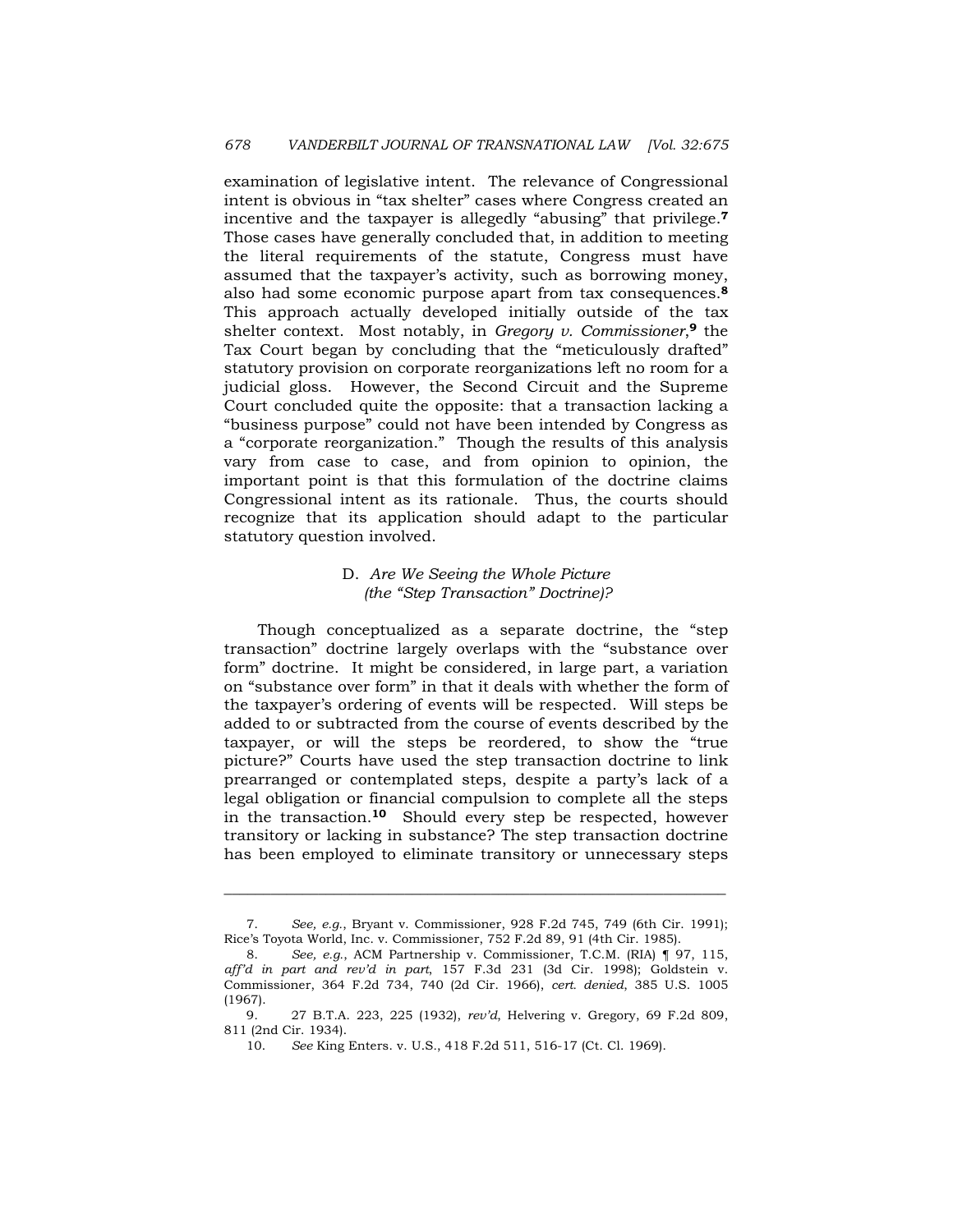where the steps taken were "so interdependent that the legal relations created by one transaction would have been fruitless without a completion of the series."**<sup>11</sup>**

# II. "FORM" AS "SUBSTANCE"

 Against this persistent belief in the sanctity of substance lies the reality that the operation of the tax law is dependent upon form. Taxpayers often choose among forms based on tax consequences, because different forms are treated differently by the tax law. Moreover, different forms are rarely completely identical in substance. Consequently, questions of degree arise in deciding whether the two forms are "similar enough" to be taxed the same way. For these reasons, form becomes substance in many cases. A Code provision contemplates a form of transaction or transfer and treats it a certain way by reason of a certain legislative policy on such matters. If a particular form then seems to vary from the norm, the question arises: "Is this what Congress intended?" A decision must be made as to whether the variance in form is material or immaterial in view of the substantive purpose. How often this question arises depends on the ingenuity of taxpayers, the context involved, and most importantly, how closely the form contemplated by the Code provision matches the legislative purpose.

# A. *Taxation of Gratuitous Transfers by Nonresidents of the United States*

 The importance of form is readily illustrated in the field of U.S. taxation of international trusts and their settlors and beneficiaries. The tax rules for nonresidents of the United States depend heavily on distinctions based on form. A simple example will illustrate this reliance on form, and how form reflects substance. This example deals with transfer taxation of nonresidents. While the estate, gift and generation-skipping tax impose taxation based on legal rights to property, which are naturally matters of form, the following discussion will consider how even simple rules of form might be open to challenge in cases where another result seems to have a more substantive foundation. Even so, the simple rules of form generally prevail.

 Although the U.S. estate and gift tax is imposed on gratuitous transfers by U.S. citizens and residents regardless of the location of the property, such transfers by a non-resident

 <sup>11.</sup> Manhattan Bldg. Co. v. Commissioner, 27 T.C. 1032, 1042 (1957).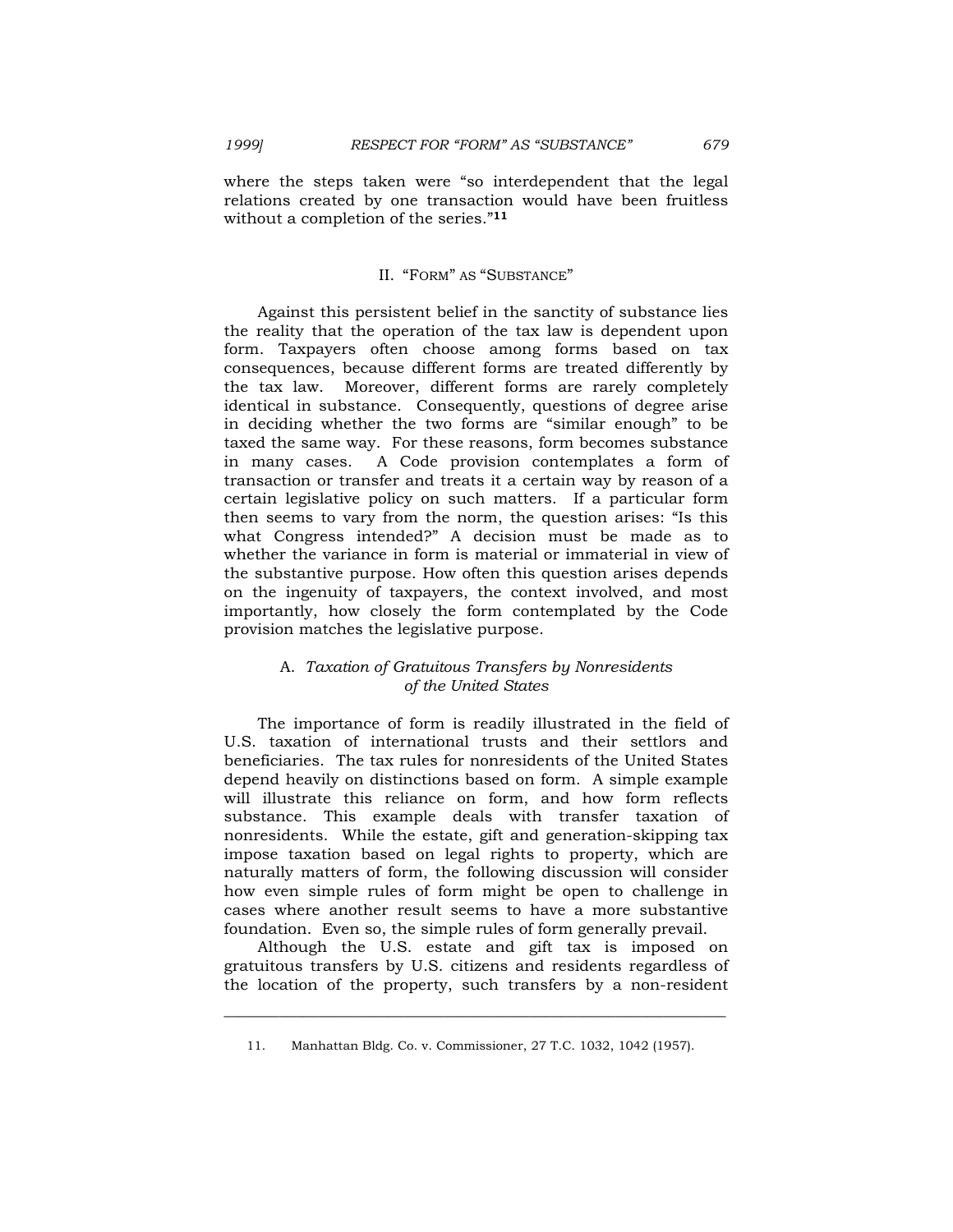citizen (NRA) are not subject to tax if the property is considered situated outside the United States.**12** Accordingly, it has become standard practice for NRAs who are purchasing U.S. situs property to effect the purchase through a non-U.S. corporation.**<sup>13</sup>** Is there reason to doubt the logical integrity of a system in which the U.S. estate tax applies upon the death of a non-U.S. investor to direct stockholdings in the U.S. equity market but not to the same stocks that are the sole asset of a non-U.S. company wholly owned by the same investor? It is not necessary to challenge this structure in order to defend the integrity of the system, if respect for form is an important principle that promotes consistency and ease of application both for the investor and the U.S. tax authorities.

 Congress has acknowledged the viability of avoiding U.S. estate tax by the use of a non-U.S. investment company. The legislative history of the Foreign Investors Tax Act of 1966 contains this instructive passage describing the opportunity for a newly-minted NRA, having lost U.S. citizenship and residency, to avoid U.S. estate tax on U.S. situs property:

In determining the value of the gross estate of such an expatriate (as in the case of nonresident aliens generally) only property situated in the United States that was owned by him at the time of his death is included. However, the U.S. estate tax base of these expatriate decedents is expanded in certain respects to prevent him from avoiding U.S. tax on his estate by transferring assets with a U.S. situs to a foreign corporation in exchange for its stock. Such a transfer by a nonresident alien would reduce the portion of his gross estate having a U.S. situs, since the stock of a foreign corporation has a foreign situs even though the assets of the foreign corporation are situated in the United States.**<sup>14</sup>**

At that time, a new set of anti-avoidance rules was adopted for such expatriates, but in the process the ability of other NRAs to use the form of an investment company to avoid U.S. estate tax was expressly recognized. When these expatriation rules in section 2107 (and the parallel income tax rule in section 877) were again addressed by Congress some thirty years later, the legislative history of the Code amendments in 1996 further conceded the effectiveness of the non-U.S. corporation for investors who are not former U.S. citizens. Indeed, one of the primary changes made was to amend the income tax rules to prevent a new expatriate from transferring appreciated U.S. situs property tax-free to a controlled non-U.S. corporation because that transfer allowed the corporation

 <sup>12.</sup> *See* I.R.C. §§ 2103, 2511(a) (1986).

 <sup>13.</sup> *See* WILLIAM H. NEWTON, III, INTERNATIONAL INCOME TAX AND ESTATE PLANNING ' 4.64 (2d ed. 1993).

 <sup>14.</sup> S. REP. NO. 98-1707, at 54 (1966).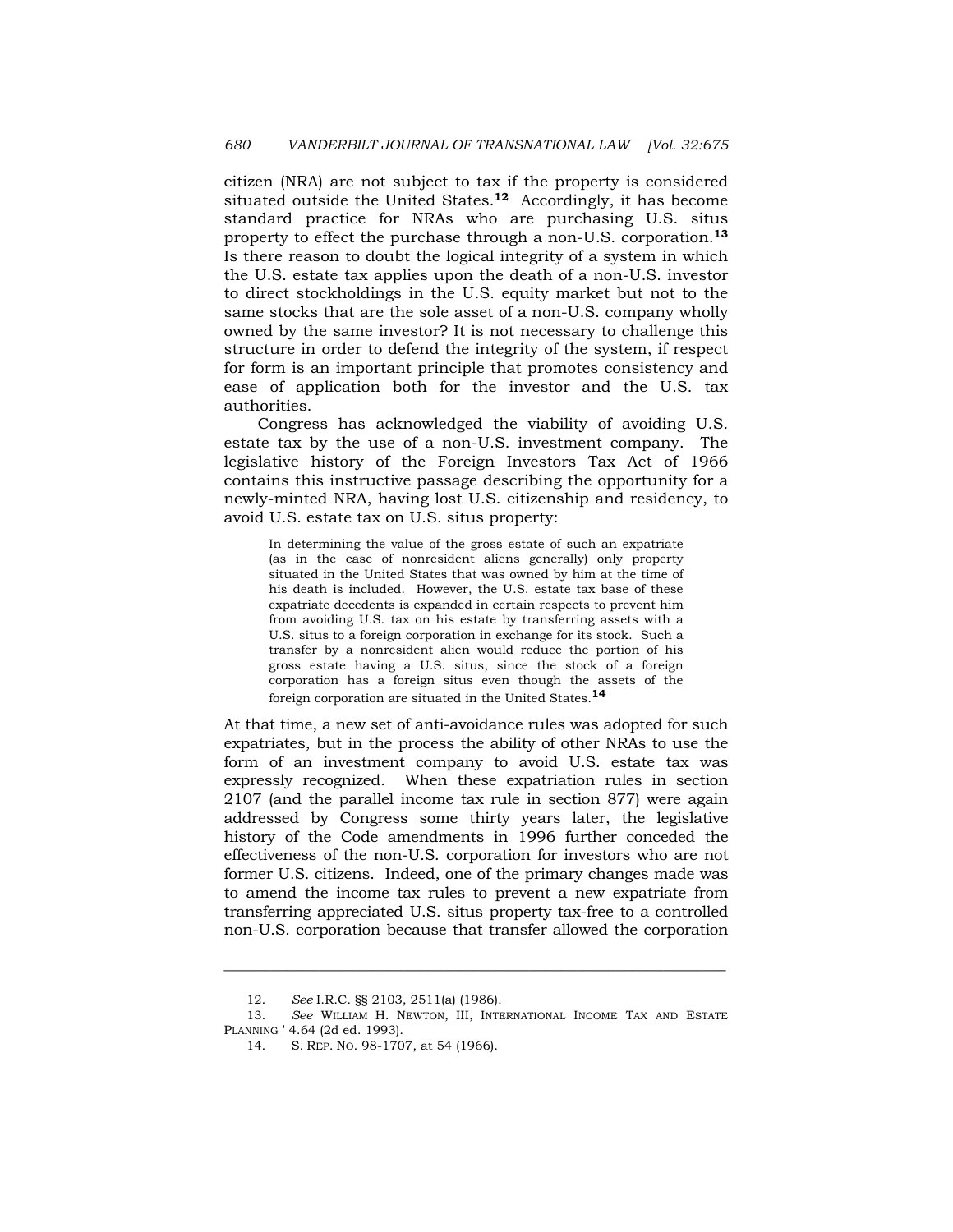to sell the U.S. property free of U.S. tax and invest in non-U.S. property.**15** Thus, the expatriate could end up owning a non-U.S. corporation with non-U.S. assets, and avoid the estate tax rule enacted earlier in 1966.**<sup>16</sup>**

 Form is also important in the application of U.S. gift taxes to NRAs. While under the situs rule, stock in a U.S. company is considered situated in the U.S., the gift tax for lifetime transfers does not apply to a transfer of intangible property by an NRA regardless of the situs of the property gifted.**17** As a result, a lifetime gift by an NRA is subject to U.S. gift tax only if the subject of the gift is real property, or tangible personal property, located in the U.S. Thus, U.S. real property cannot be gifted completely free of the gift tax, but shares in a U.S. real property holding company can readily escape the gift tax, though not the estate tax. This distinction that specially protects lifetime gifts of intangibles was enacted by Congress, also in 1966, in recognition of the difficulty of enforcing a contrary result.**18** The point was not to encourage gifts of intangibles but rather to carve out an exception for gifts that would be too difficult for the Internal Revenue Service to find and tax in any event. Apparently, the dragnet of U.S. tax enforcement was considered formidable enough to snare stock of a U.S. company at the death of the NRA owner, but not if the NRA gifted it during life.

 These rules of form are not always so benign. Certain anomalies crop up through the legislative process. Transfer taxes for an NRA, as we have seen, do not apply to lifetime gifts of stock, nor to the transfers at death of stock in a non-U.S. company. However, suppose that an NRA makes a lifetime transfer of U.S. stock into a trust with a retained interest of the kind that would subject the trust property to estate tax under sections 2036, 2037, 2038, or 2039. Suppose further that the U.S. stock is later exchanged for stock in a non-U.S. company, prior to death. In that event, the non-U.S. stock in the retained interest trust will be subject to estate tax because it is attributable to an earlier transfer to the trust of U.S. situs property, such as stock in a U.S. corporation. In other words, if property is gifted during life with a retained interest, the property is subject to estate tax if it was U.S. situs property at either the time of death or the time of the gift.**19** Furthermore, this

 <sup>15.</sup> *See* I.R.C. § 877(d)(2).

 <sup>16.</sup> H.R. REP. NO. 104-496, at 148-49 (1996); STAFF OF JOINT COMM. ON TAXATION, 104TH CONG., REPORT ON ISSUES PRESENTED BY PROPOSALS TO MODIFY THE TAX TREATMENT OF EXPATRIATION 30 (June 1, 1995).

 <sup>17.</sup> *See* I.R.C. § 2501(a)(2).

 <sup>18.</sup> *See* S. REP. NO. 98-1707, *supra* note 14, at 57.

 <sup>19.</sup> *See* I.R.C. § 2104(b).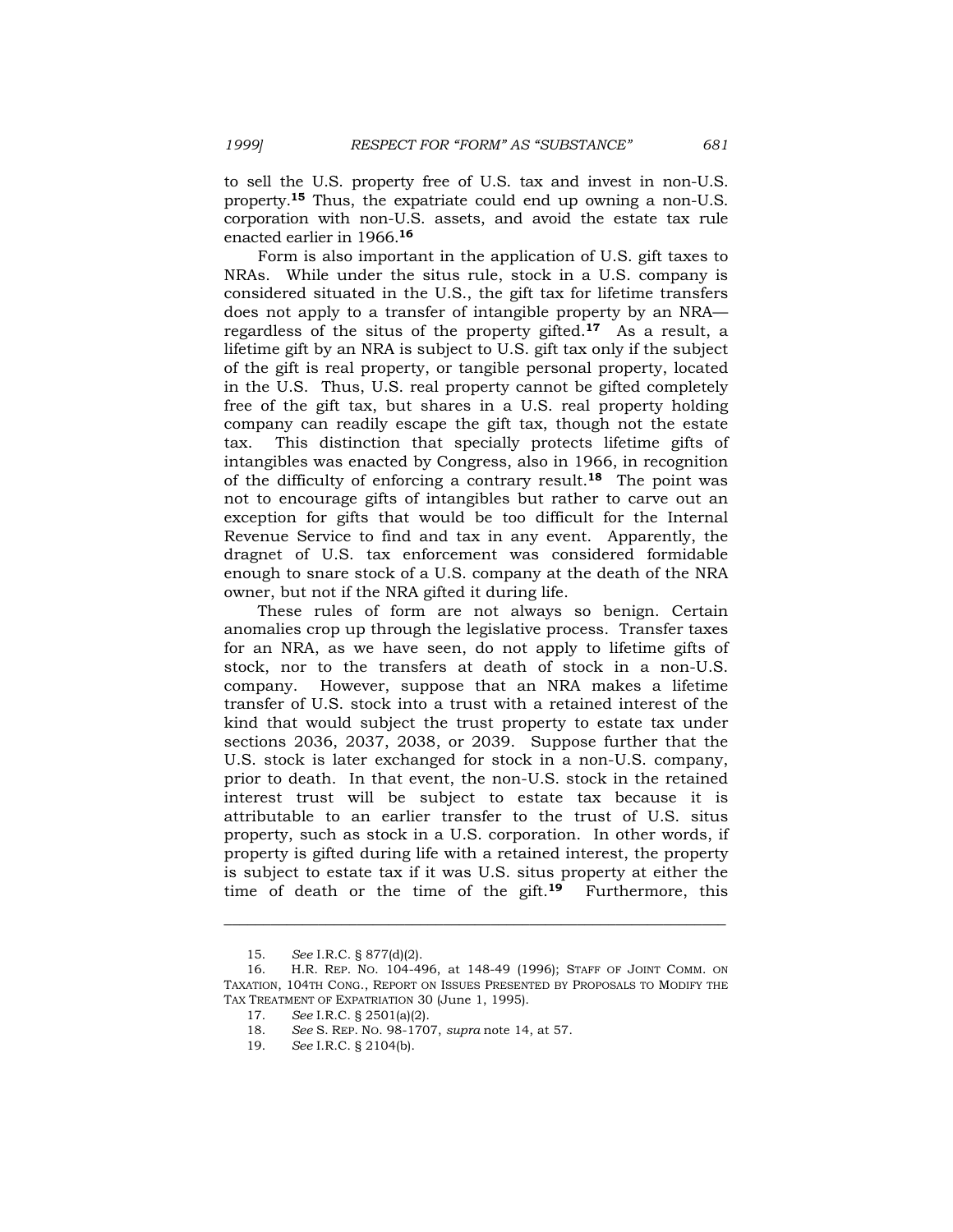statutory rule has literally no limit on the lapse of time between the initial transfer and the date of death.**20** This situs test seems to run counter to other principles just discussed that exempt (1) lifetime gifts of all intangibles by NRAs from U.S. gift tax, and (2) outright ownership at a NRA's death of non-U.S. situs property from the U.S. estate tax. The situs test for retained interest gifts seems logical when applied to a gift of tangible U.S. situs property such as real estate. But it is hard to rationalize why a total gift of U.S. stock is not subject to tax and total ownership at death of non-U.S. stock is not subject to tax, but an imperfect gift of U.S. stock leading to incomplete ownership at death of non-U.S. stock is then subject to tax. The anomaly originated in 1966 when the situs test for retained interest gifts by NRAs was not amended to conform with the enactment of the exemption for all gifts of intangible property regardless of situs.

 Such an occasional anomaly seems to reinforce the importance of rules of form in the U.S. estate and gift tax system. These rules reflect, for example, the substantive principle that transfers at death of U.S. situs property are sufficiently connected to the United States to justify and allow, as a practical matter, the imposition of a transfer tax. This is a good example of how the rules of form embody a substantive principle—form is substance. The substantive importance of using situs as a foundation for transfer taxation was amply demonstrated by the ill-advised and unsuccessful departure from this approach in 1992 when the U.S. tax authorities initially considered applying the U.S. generation-skipping tax to transfers by NRAs of *non-U.S. situs* property in certain cases. The proposal intended to apply the generation-skipping tax to a transfer by an NRA if there were U.S. persons in each of two generations below the NRA transferor, that is, (1) a U.S. person who was a permissible beneficiary of the transferred property and (2) an ancestor of that beneficiary who was also a lineal descendant of the NRA and who thus appeared to be a "skipped" person.**21** This proposed regulation was severely criticized, and eventually replaced by a situs-based rule that parallels the estate and gift tax rules.**22** At least part of the criticism was that the rule lacked realistic boundaries for the imposition of taxation.**23** Since the proposal did not respect the

 <sup>20.</sup> *See* Tech. Adv. Mem. 9507044 (May 31, 1994) (original transfer in 1923 while U.S. citizen; death in 1991, after grantor's expatriation).

 <sup>21.</sup> *See* Generation-Skipping Transfer Tax, 57 Fed. Reg. 61353, 61371 (1992) (to be codified at 26 C.F.R. pt. 26) (proposed Dec. 24, 1992).

 <sup>22.</sup> *See id.* § 26.2663-62.

 <sup>23.</sup> *See, e.g.*, COMM. ON ESTATES AND TRUSTS, TAX SECTION, NEW YORK STATE BAR ASS'N, REPORT ON PROPOSED REGULATIONS RELATING TO THE GENERATION-SKIPPING TRANSFER TAX 41 (1993).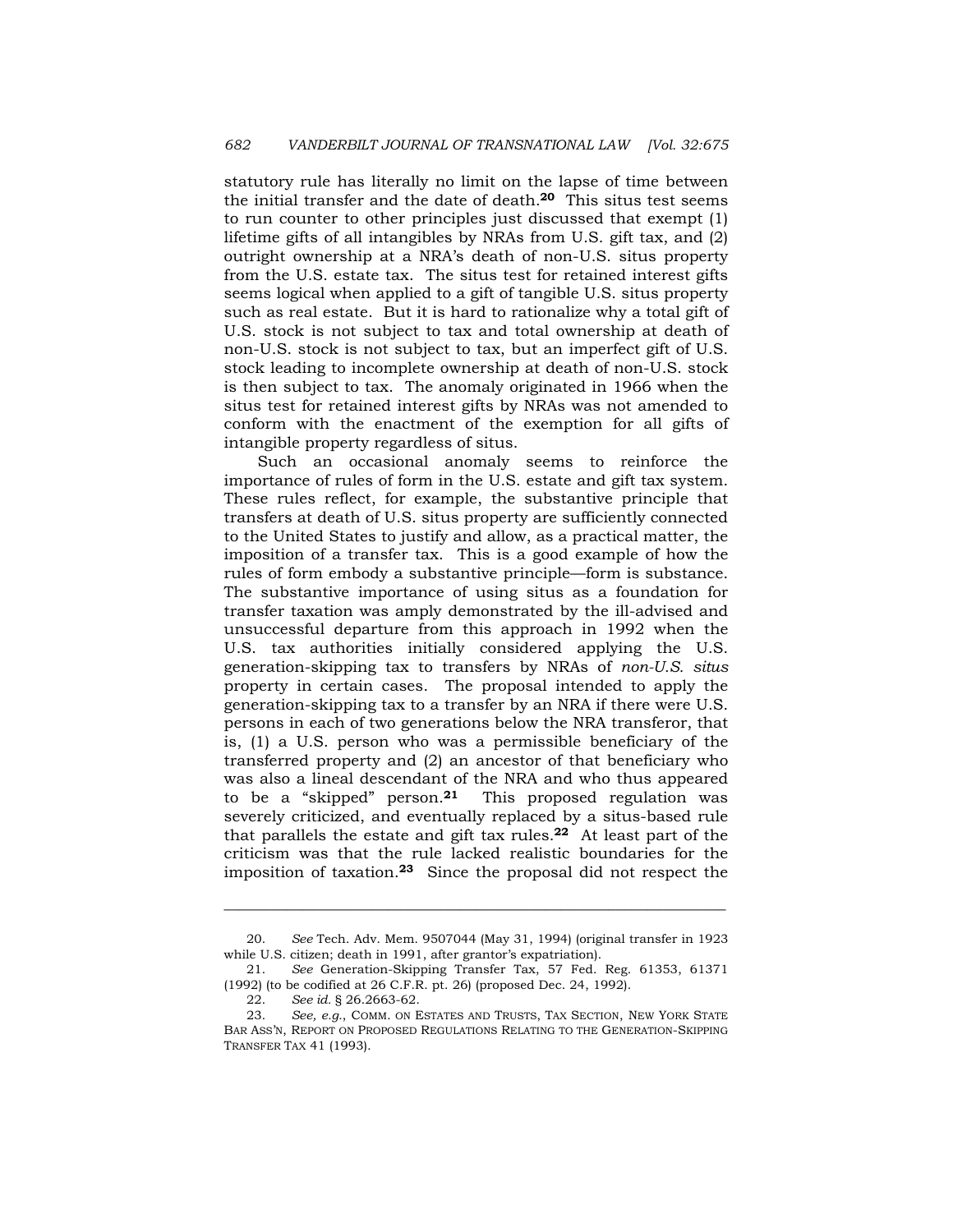situs concept, it was easy to see that the proposed regulation would be very difficult to interpret and enforce, as illustrated by the following examples:

- Example 1: An NRA grandfather establishes an irrevocable discretionary trust for the primary benefit of his Canadian son. As is common with British offshore trusts, the class of discretionary beneficiaries also includes the NRA's other descendants, including a U.S. daughter and her U.S. children. The Trustee has the discretion to allocate among this entire class, but is generally guided by a Letter of Wishes that requests the Trustee to provide for the Canadian son and his family, and only if none of these persons is living, then to provide for the U.S. daughter and her family. The son and daughter later die and the trust is then held under its terms for the discretionary benefit of the NRA's grandchildren, some of whom are U.S. persons. Under the proposed regulations, an interest in property would have been deemed to pass to the U.S. grandchildren, and the death of the surviving child would have been considered a taxable event as to the whole of the trust, and the generationskipping tax would be imposed. The tax would have applied to the entire trust even if no portion of the trust is ever distributed to the U.S. grandchildren because it was exhausted by the needs of the Canadian grandchildren.
- Example 2: Assume that in Example 1 above the trust did not authorize distributions to the U.S. family directly, but one more of the Canadian grandchildren had a limited power to appoint the trust among the descendants of the original transferor (other than the power holder). The generation-skipping tax would still have applied if the proposed regulations had been adopted, since the U.S. grandchildren could receive distributions pursuant to the exercise of this power.

 In such a system that follows form and reflects substance, it is important to examine the form closely. This explains the result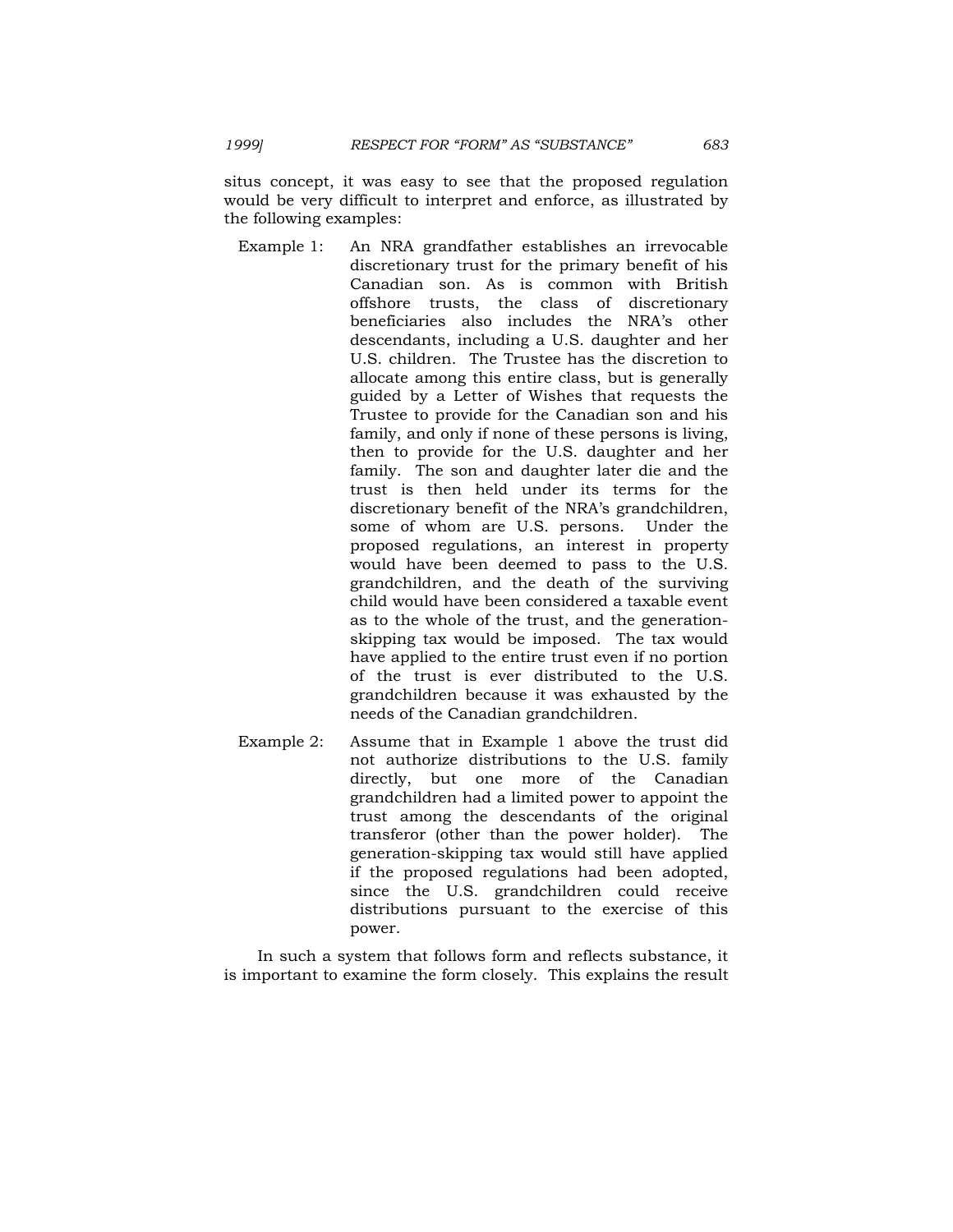in *Estate of Swan v. Commissioner*,**24** in which the court found that assets held in two Stiftungs funded by the decedent were within the decedent's gross estate under the retained interest rule discussed above. Although the taxpayer claimed the entities should be treated as non-U.S. corporations outside the scope of the U.S. situs rule, the Tax Court's findings and analysis, affirmed by the Second Circuit, concluded that the entities were much more like private trusts and that the decedent could withdraw funds from them on his sole signature. Thus, the transfer of funds to the entities was a retained interest transfer. While this appears to be a case in which "substance" triumphed over "form," that does not mean that the examination of the form is unhinged from the original forms contemplated by the statute. To say that the statute depends upon respect for the form does not mean that tax treatment turns on the mere labels applied by the taxpayer. The form must reflect substance.

 The recent case of *Alumax Inc. v. Commissioner***25** further illustrates the point, although it involves a domestic corporate tax issue. The question was whether a subsidiary could be properly consolidated as a member of an affiliated group under section 1504(a) on the ground that the group held "at least eighty percent of the voting power of all classes of stock" of the subsidiary. The taxpayer asserted that the eighty percent test was met because the right to elect eighty percent of the board of directors existed. However, the court found that this supermajority of the board did not have the customary powers to manage the corporation that are usually associated with that block, so the eighty percent test was not satisfied. It was more than a mechanical test, because the purpose of the voting power test was intended to allow consolidation where common management existed, not just literal voting power. The form had to be examined closely. Reliance on the labels used by the taxpayer was not enough.**<sup>26</sup>**

 <sup>24. 247</sup> F.2d 144 (2d Cir. 1957).

 <sup>25. 165</sup> F.3d 822 (11th Cir. 1999), *aff'g* 109 T.C. 133 (1997).

 <sup>26.</sup> The same kind of examination, and re-examination of form, applies at the legislative level. A striking example is the portfolio debt rules which allow NRAs to invest in U.S. issued debt, free of income and transfer taxes. This exemption was originally enacted in 1984 in recognition of the fact that complicated offshore debt structures and tax treaty networks could accomplish the same result. *See* I.R.C. § 871(h)(1); Deficit Reduction Act of 1984, Pub. L. No. 98-369, ' 127(a) 98 Stat. 494, 648-49 (1984); STAFF OF SENATE COMM. ON FIN., 98TH CONG., DEFICIT REDUCTION ACT OF 1984, EXPLANATION OF PROVISIONS APPROVED BY THE COMM. ON MAR. 21, 1984 416-21 (Comm. Print 1984). Later the statute was amended to prevent investments in the form of debt from enjoying this privilege if the return was contingent on the gross receipts, profits, etc., of the debtor, i.e., if the debt took on the form of equity. *See* I.R.C. § 871(h)(4); Omnibus Budget Reconciliation Act of 1993, Pub. L. No. 103-66, ' 13237(a)(1), 107 Stat. 312, 506- 07 (1993).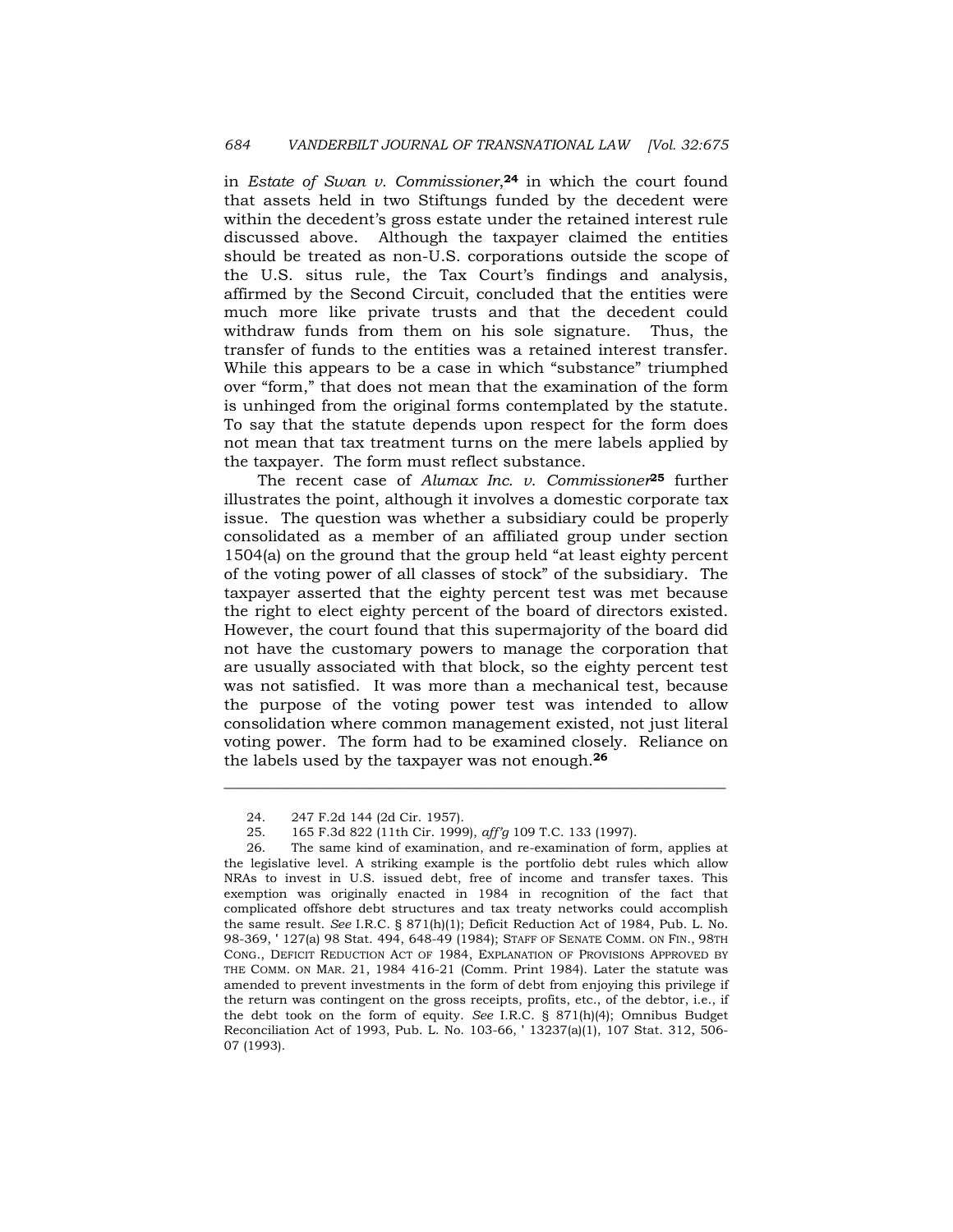# B. *"Step Transactions" in International Trusts*

### 1.Traditional Principles

 This brings us to a further examination of the "step transaction doctrine." This doctrine cuts across the entire Code and appears to be less confined by the rigidities of form. It seems more powerful because it appears to deal most frequently with simply changing the order of the steps. Thus, it can generate different potential outcomes while still respecting the legal rights inherent in the initial structure and in the end result of a transaction or transfer.

 Transfers can be characterized in several ways when the "step transaction" directive is applied to the taxation of trusts. The re-characterization issue might be considered as subparts of the ultimate question "who transferred what to where?" First of all, there are a number of examples of "shams in fact" essentially "fake" transactions where nothing was actually transferred to a trust by legitimate documentation or the purported grantor was a mere pawn of someone else.**27** Secondly, there are the cases requiring closer analysis of who is the grantor. The purported grantor may not have been a mere pawn, but nevertheless was not the "true" grantor.**28** Thirdly, there are at least a few cases in which the property transferred was recharacterized (the "what" in the above question).**29** Finally, there are cases in which a gratuitous transfer to one donee (the "where" in the above question) may be re-characterized as a transfer to someone else. For example, a gratuitous transfer to a corporation is ordinarily treated as a transfer to its shareholders if the transferor and the shareholders are related parties.**<sup>30</sup>**

 Even though the "step transaction" doctrine thus seems elastic, it still has its limits. In large part, in order to change who is the grantor or what property was transferred, the courts require the Internal Revenue Service (Service) to demonstrate that the transfer was conditional, i.e., that the "true" grantor

 <sup>27.</sup> *See* Bixby v. Commissioner, 58 T.C. 757, 779-81 (1972) (finding that trusts were mere conduits); Rev. Rul. 80-74, 1980-1 C.B. 137.

 <sup>28.</sup> *See* MacManus v. Commissioner, 131 F.2d 670, 673-74 (6th Cir. 1942); Buhl v. Kavanaugh, 118 F.2d 315, 320-21 (6th Cir. 1941); Estate of Denzer v. Commissioner, 29 T.C. 237, 242-44 (1957).

 <sup>29.</sup> *See* Byers v. Commissioner, 199 F.2d 273, 275-76 (8th Cir. 1952); Estate of Levin v. Commissioner, 90 T.C. 723, 731-32 (1988); Rev. Rul. 81-54, 1981-1 C.B. 476, 476-77.

 <sup>30.</sup> *See* Heringer v. Commissioner, 235 F.2d 149, 152 (9th Cir. 1956); Estate of Hitchon v. Commissioner, 45 T.C. 96, 102-04 (1965); Rev. Rul 74-329, 1974-2 C.B. 269; Rev. Rul. 71-443, 1971-2 C.B. 338.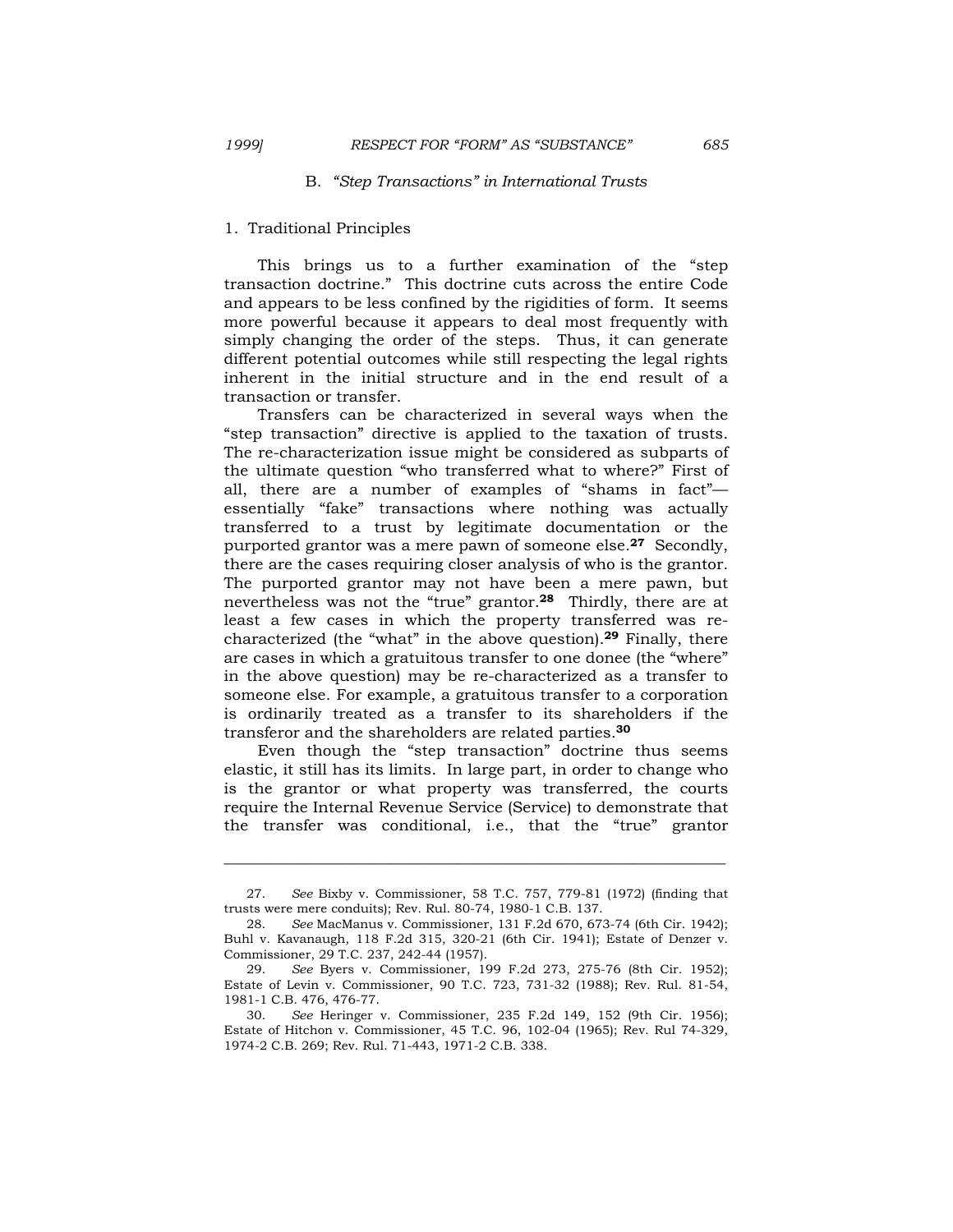transferred something to the nominal grantor on the condition that the nominal grantor effect another transfer. The principle that emerges from these cases is that a person must exercise "dominion and control" over the transfer in order to qualify as the grantor.**31** If Smith transfers to Jones on the condition that Jones transfer to the trust, then Smith is the grantor. But, if Jones is entitled to exercise dominion and control over the second transfer, then Jones is the grantor. These cases do not always require that the condition on the first transfer be legally binding, but the mere showing of proximity in time between the two transfers is not enough to show the requisite connection. Clearly, there is a willingness in some cases to re-characterize the transfer if there is an "understanding," which in some circumstances may not be a legally enforceable condition,**32** but this is more than a mere expectation of what will happen next.**<sup>33</sup>** Most notably, in *Davies v. Commissioner*,**34** the Tax Court required less than a legally binding commitment but more than a mere expectation.**35** The court re-characterized a sale of U.S. situs property as a part gift/part sale.**36** The father sold the property to his son, but the father had in fact gifted the cash used by the son to pay both the initial down payment and the later installment payments on the purchase money mortgage. The court re-characterized the cash transfer used for the down payment as a transfer of real estate because it was made on the condition that it be used for that purpose, but it held that the later transfers were simply gifts of cash because there was no requirement that they be used to pay off the mortgage, just an expectation.**<sup>37</sup>**

### 2. Outer Limits: Situs Rules and Indirect Trust Distributions

 Wherever the line is drawn between "understanding" and "wishful thinking" in such cases, there is still more expected than a proximity in time or a tracing of assets. Such more expansive

 <sup>31.</sup> *See MacManus*, 131 F.2d at 673-74; *Buhl*, 118 F.2d at 320-21*; Estate of Denzer*, 29 T.C. at 242-44; Priv. Ltr. Rul. 93-44-016 (Aug. 5, 1993).

 <sup>32.</sup> *See* Blake v. Commissioner, 697 F.2d 473, 478-80 (2d Cir. 1982).

 <sup>33.</sup> *See* Palmer v. Commissioner, 62 T.C. 684, 693-95 (1974)*, aff'd on other grounds*, 523 F.2d 1308 (8th Cir. 1975) (corporation was not bound to redeem shares given to private foundation with the expectation that they would be redeemed). *Cf*. LeFrak v. Commissioner, 93 T.C.M. (RIA) 2808, 2811-13 (1993) (determining an asset's value based on property's value before a later transfer to a partnership).

 <sup>34. 40</sup> T.C. 525, 531-32 (1963).

 <sup>35.</sup> *See id*.

 <sup>36.</sup> *See id*.

 <sup>37.</sup> *See id*.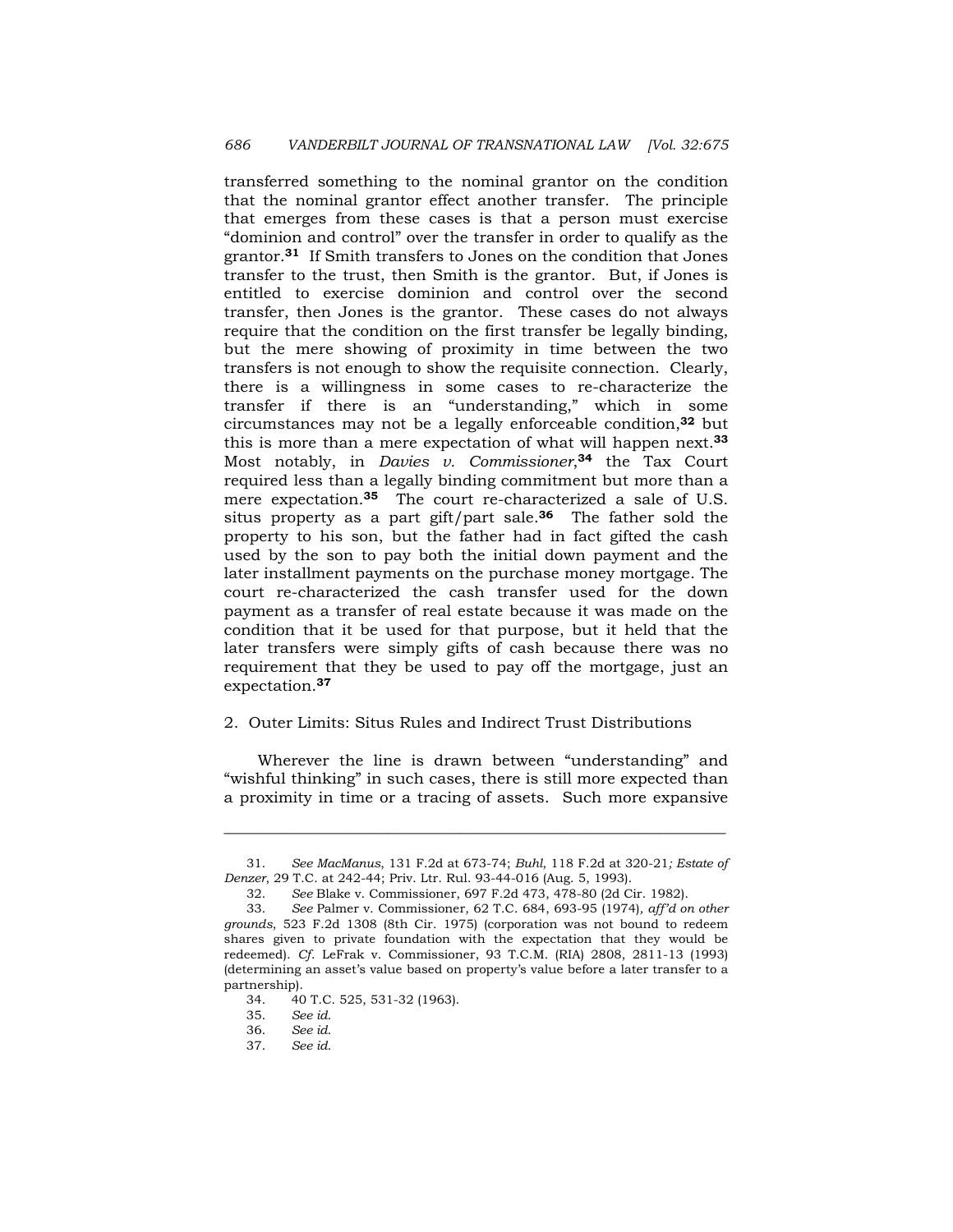rules have not been adopted by the courts. A rule based on proximity in time or tracing of assets can, of course, be readily adopted by Congress to address a perceived problem with a bright line test,**38** and this itself could be considered a use of "form" to impose tax consequences. But it is much harder to imagine such a form being adopted by a court or by regulation, unless more clearly authorized by Congress in the first instance.**39** The form adopted must reflect substance, and not arbitrary or broader standards for taxation than those laid down by Congress.

 For example, in 1992, the proposed generation-skipping tax regulations contained a rule that would have expanded the concept of a transfer of U.S. situs property by adopting an "antiabuse rule."**40** Under this proposal, all steps shortly prior to or promptly following a transfer of *non-U.S. situs* property could be aggregated to show that the effect was to transfer *U.S. situs* property, and the tax would then be applied as if U.S. situs property were transferred.**41** This proposal was withdrawn after it was severely criticized as inconsistent with the legislative scheme for taxing only U.S. situs property as described above.**42** The proposal may have grown out of frustration with the limits of the step transaction doctrine in the context of gratuitous transfers.

\_\_\_\_\_\_\_\_\_\_\_\_\_\_\_\_\_\_\_\_\_\_\_\_\_\_\_\_\_\_\_\_\_\_\_\_\_\_\_\_\_\_\_\_\_\_\_\_\_\_\_\_\_\_\_\_\_\_\_\_\_\_\_\_

40. *See* Generation-Skipping Transfer Tax, *supra* note 21, ' 26.2663-2(d).

 41. *See id*. An example of this is when an NRA first transfers U.S. real estate to a wholly-owned non-U.S. corporation and then transfers the stock.

 42. In commenting on an example like that in the prior footnote, one article concluded:

 <sup>38.</sup> See*,* for example*,* I.R.C. § 679(a)(5) (1998) for situations in which the grantor becomes a U.S. resident within five years of the transfer. In the partnership context, see §§ 704(c)(1)(B) and 737(b)(1).

 <sup>39.</sup> Under § 707(a)(2)(B), Congress authorized the Service to re-characterize a transfer of property to a partnership and a later distribution of property or money by the partnership as a disguised sale or exchange. The regulations adopted a fairly sophisticated test of economic reality based on several specific factors and then apply a presumption of sale treatment to cases where the events occur within a two-year time frame. *See* Treas. Reg. § 1.707-3 (1983) *et seq.* This solution was crafted in response to a fairly contentious series of cases in which the courts had great difficulty fashioning a workable solution under the more general provision that preceded section 707(a)(2)(B). *See* H.R. REP. NO. 98-432, pt. 2, at 1217-21 (1984).

It is well known that the situs rules can be circumvented by such a transfer to a corporation and, if it is the government's objective to close this gap in the situs rules, it should not do so merely for GSTT purposes. Further, it should seek to do so by encouraging a legislative change, not through a regulation.

Richard L. Doernberg & Jeffrey W. Pennell, *Application of the Generation-Skipping Transfer Tax in an International Setting*, 6 TAX NOTES INT'L 723, 727 (Mar. 22, 1993).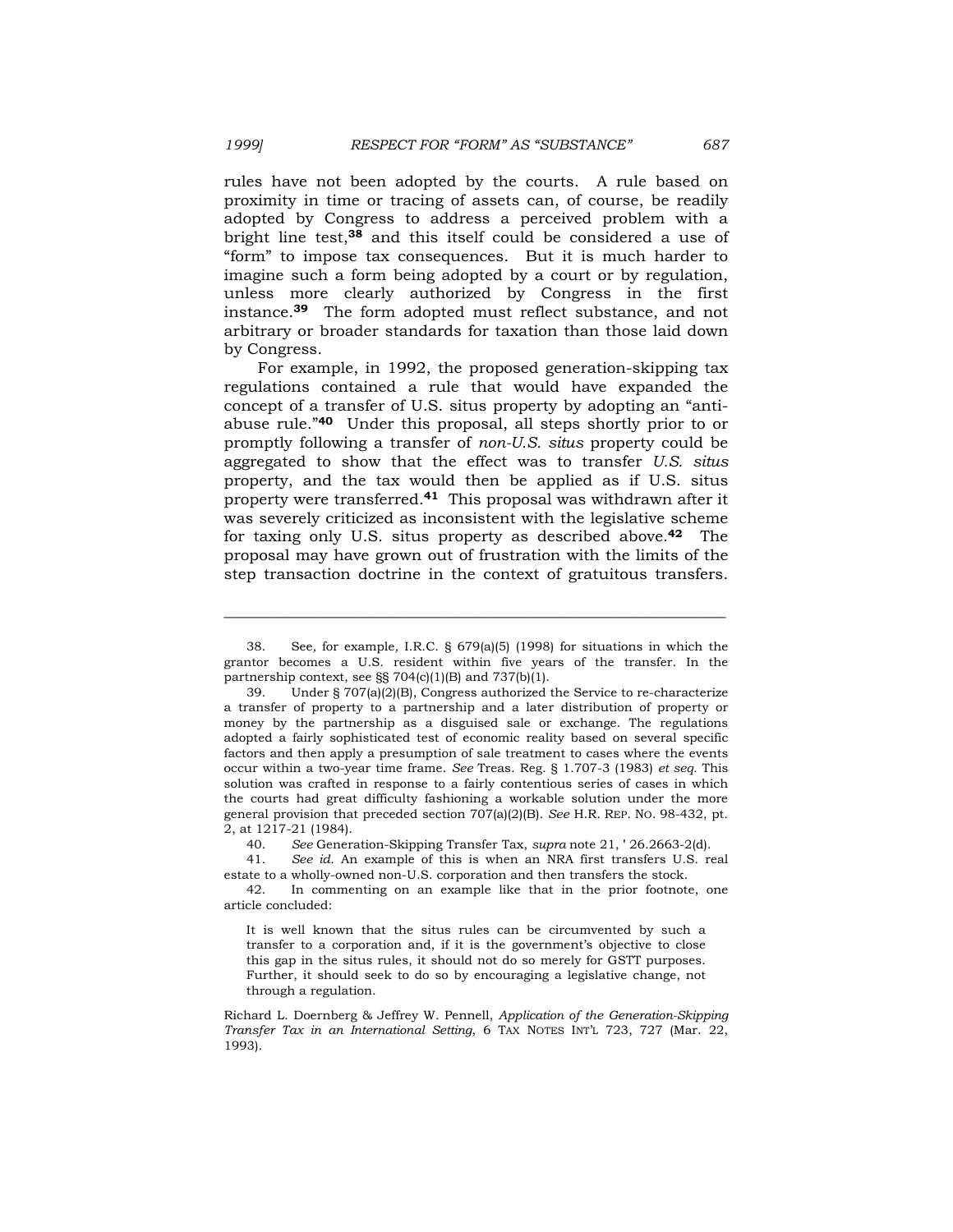As compared to business transactions, these transfers are more readily directed by a single party, the donor. As a result, the most desirable form of a transaction can be more easily structured in advance without the need for the kind of "prior understandings" with other parties that can trigger the application of the step transaction doctrine. Nevertheless, the proposed regulation clearly overstepped its statutory boundaries and would have created a startling exception to the established principle of limiting taxation to U.S. situs assets.

 Similarly, the proposed regulations under section 643(h) go beyond traditional principles.**43** That section provides that "any amount paid to a United States person which is derived directly or indirectly from a foreign trust of which the payor is not the grantor shall be deemed . . . to have been directly paid by the foreign trust to such United States person."**44** Under proposed regulation 1.643(h)-1, any indirect payments made through a "tainted" intermediary will be "deemed" direct distributions from the trust to the beneficiary.**45** The proposed regulation sets forth three tests to determine when we have a tainted intermediary: the "tracing" test, the "but for" test, and the "preconceived plan" test. Under the "tracing" test, an intermediary is tainted if the intermediary is related to the trust or the beneficiary and the property received by the beneficiary can be traced to the trust.**<sup>46</sup>**

\_\_\_\_\_\_\_\_\_\_\_\_\_\_\_\_\_\_\_\_\_\_\_\_\_\_\_\_\_\_\_\_\_\_\_\_\_\_\_\_\_\_\_\_\_\_\_\_\_\_\_\_\_\_\_\_\_\_\_\_\_\_\_\_

(1) The intermediary is related (within the meaning of paragraph (e) of this section) to either the United States person or the foreign trust and the intermediary transfers to the United States person either property that the intermediary received from the foreign trust or proceeds from the property that the intermediary received from the foreign trust;

The intermediary would not have transferred the property to the United States person (or would not have transferred the property to the United States person on substantially the same terms) but for the fact that the intermediary received property from the foreign trust; or

(3) The intermediary received the property from the foreign trust pursuant to a plan one of the principal purposes of which was the avoidance of U.S. tax.

(b) *Exception for grantor as intermediary*. Paragraph (a) of this section shall not apply if the intermediary is the grantor of the portion of the trust from which the amount is derived.

Prop. Treas. Reg. § 1.643(h)-1, 62 Fed Reg. 30790 (June 5, 1997). For the definition of grantor, see *id*. § 1.671-2(e).

46. *See id*. § 1.643(h)-1(a)(1).

 <sup>43.</sup> *See* Prop. Treas. Reg. § 1.643(h)-1, 62 Fed. Reg. 30790 (June 5, 1997).

 <sup>44</sup> I.R.C. § 643(h) (1998).

 <sup>45.</sup> Proposed regulation section 1.643(h)-1 provides:

<sup>(</sup>a) *In general*. For purposes of sections 641 through 683, any amount of property that is derived, directly or indirectly, by a United States person from a foreign trust through another person (an intermediary) shall be deemed to have been paid directly by the foreign trust to the United States person if any one of the following conditions is satisfied—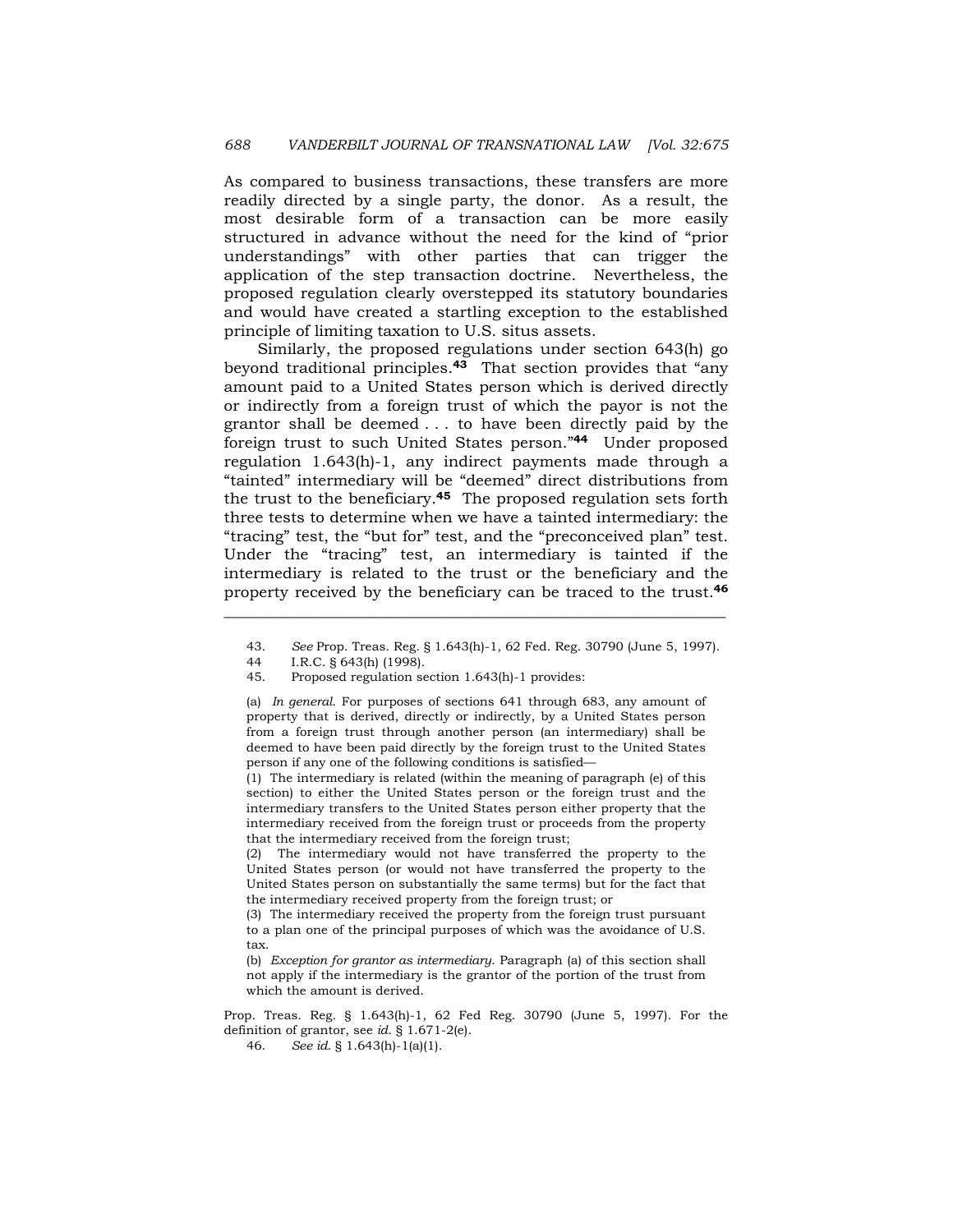Under the "but for" test, an intermediary is tainted if the intermediary would *not* have transferred the property to the U.S. person *but for* the fact that the intermediary received property from the trust.**47** Under the "preconceived plan" test, an intermediary is tainted if the intermediary received property from the trust pursuant to a plan to avoid U.S. taxes.**<sup>48</sup>**

 Through the proposed regulation, the Service treats a "tainted" intermediary as a nominee while attributing true ownership of the property to the trust. Since a nominal owner is disregarded for tax purposes, this allows the Service to disregard what purports to be the form of the transaction and to treat the distribution as a distribution from the trust to the beneficiary. The broad language used in the statute and proposed regulation raises the question of whether the Service can treat an intermediary as a nominee when that intermediary would be recognized as a true owner under existing common law and judicial doctrines. The distinction between nominal ownership and beneficial ownership pervades the tax law, and a substantial body of common law exists to distinguish between the two. Did Congress intend to embody these common law principles of ownership when it enacted section 643(h), or did Congress instead authorize the Service to disregard a form that has a substantive basis in common law?

 Since Congress did not expressly affirm or deny common law principles when it enacted this new Code provision, it should be interpreted under the general rule that federal courts will interpret federal statutes consistent with existing law, which includes common law principles.**49** The concept of nominal ownership versus true ownership is implicit in Congress' use of the word "indirectly" in section 643(h).**50** The term "indirectly" has been interpreted to mean "not leading to aim or result by the plainest course or method or obvious means."**51** Interpreting Congress' use of the word "indirectly" in section 643(h) in conjunction with common law suggests that Congress intended to embrace common law doctrines that disregard, for tax purposes, only nominal owners of property.

 <sup>47.</sup> *See id*. § 1.643(h)-1(a)(2).

 <sup>48.</sup> *See id*. § 1.643(h)-1(a)(3).

 <sup>49.</sup> *See* Isbrandtsen Co. v. Johnson, 343 U.S. 779, 783 (1952).

 <sup>50.</sup> *See also* Treas. Reg. § 1.509(a)-3(j)(2), (3) ex.3 (1992) (illustrating "indirect contribution" via a public charity).

 <sup>51.</sup> Cahen Trust v. United States, 292 F.2d. 33, 36 (7th Cir. 1961) (interpreting the phrase "paid . . . indirectly by the decedent").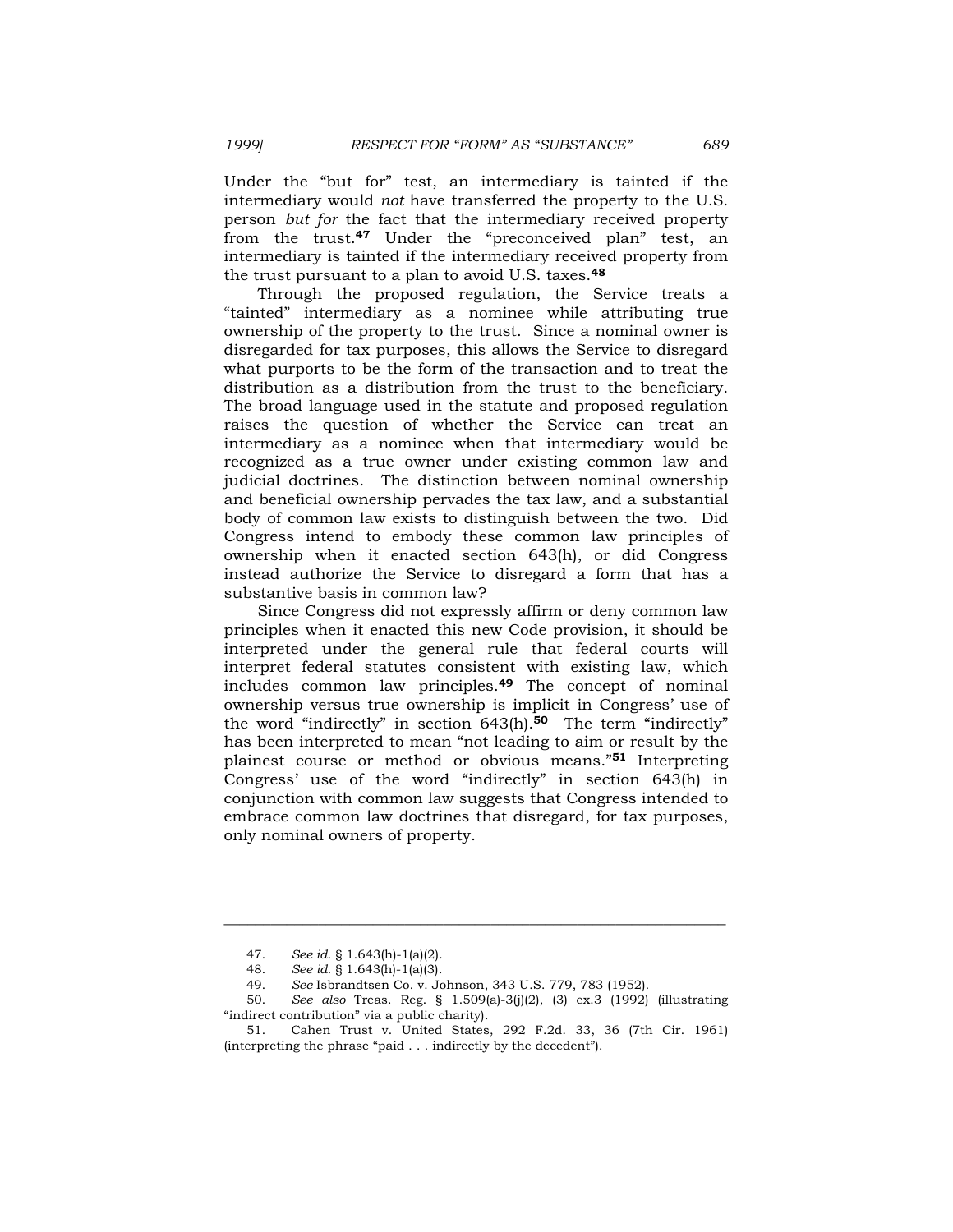The legislative history that accompanied the enactment of section 643(h) supports this interpretation. Section 643(h) replaced section 665(c)**52** which provided:

(c) SPECIAL RULE APPLICABLE TO DISTRIBUTIONS BY CERTAIN FOREIGN TRUSTS—For purposes of this subpart, any amount paid to a United States person which is from a payor who is not a United States person and which is derived directly or indirectly from a foreign trust created by a United States person shall be deemed in the year of payment to have been directly paid by the foreign trust.

 The House Committee Report that accompanied the enactment of section 643(h) and the repeal of section 665(c) provided:

DISTRIBUTIONS BY FOREIGN TRUSTS THROUGH NOMINEES.—The bill generally treats any amount paid to a U.S. person, where the amount was derived (directly or indirectly) from a foreign trust, as if paid by the foreign trust directly to the U.S. person. This rule disregards the role of an intermediary or nominee that may be interposed between a foreign trust and a U.S. beneficiary. Unlike present law, however, the rule applies whether or not the trust was created by a U.S. person. The rule does not apply to a withdrawal from a foreign trust by its grantor, with a subsequent gift or other payment to a U.S. person.**<sup>53</sup>**

In addition to the legislative history, the General Explanation by the Joint Committee provided similar language.**54** Thus, we look to existing common law and judicial doctrines to determine whether the form, disregarded by Service, reflects the substance (i.e., when an apparent owner will be treated as a nominee).**<sup>55</sup>**

 The owner of property for federal tax purposes is determined from all the facts and circumstances.**56** Courts look to beneficial ownership, as opposed to mere legal title, to identify the owner of property.**57** The hallmarks of beneficial enjoyment include command over the property or the enjoyment of its economic

\_\_\_\_\_\_\_\_\_\_\_\_\_\_\_\_\_\_\_\_\_\_\_\_\_\_\_\_\_\_\_\_\_\_\_\_\_\_\_\_\_\_\_\_\_\_\_\_\_\_\_\_\_\_\_\_\_\_\_\_\_\_\_\_

 56. *See* Hang v. Commissioner, 95 T.C. 74, 80 (1990) (citing Schoenberg v. Commissioner, 302 F.2d 416, 419 (8th Cir. 1962) (beneficial owners of stock subject to tax on corporate distributions)).

 57. *See* Serianni v. Commissioner, 80 T.C. 1090, 1104 (1983), *aff'd,* 765 F.2d 1051 (11th Cir. 1985) (finding that beneficial owner, rather than nominal owner, of a certificate of deposit was liable for tax).

 <sup>52.</sup> I.R.C. § 665(c), *repealed by* the Small Business Job Protection Act of 1996, Pub. L. No. 104-188, § 1904(c)(2), 110 Stat. 1755, 1912.

 <sup>53.</sup> H.R. REP. NO. 104-542 (II), pt. 2, at 79, *available in* 1996 WL 226929.

 <sup>54.</sup> *See* STAFF OF JOINT COMM. ON TAXATION, 104TH CONG., GENERAL EXPLANATION OF TAX LEGISLATION ENACTED IN THE 104TH CONGRESS 268, 271 (J. Comm. Print 1996).

<sup>55.</sup> A similar analysis should apply under  $\S$  672(f)(5) addressing so-called "give and go" arrangements. *See* I.R.C. § 672(f)(5) (Supp. II 1996) (amending I.R.C. § 672(f) (1994)). Note, however, that section 672(f)(5) is a much more circumscribed rule and will actually apply in a larger percentage of cases in which it presumptively applies. *Id*.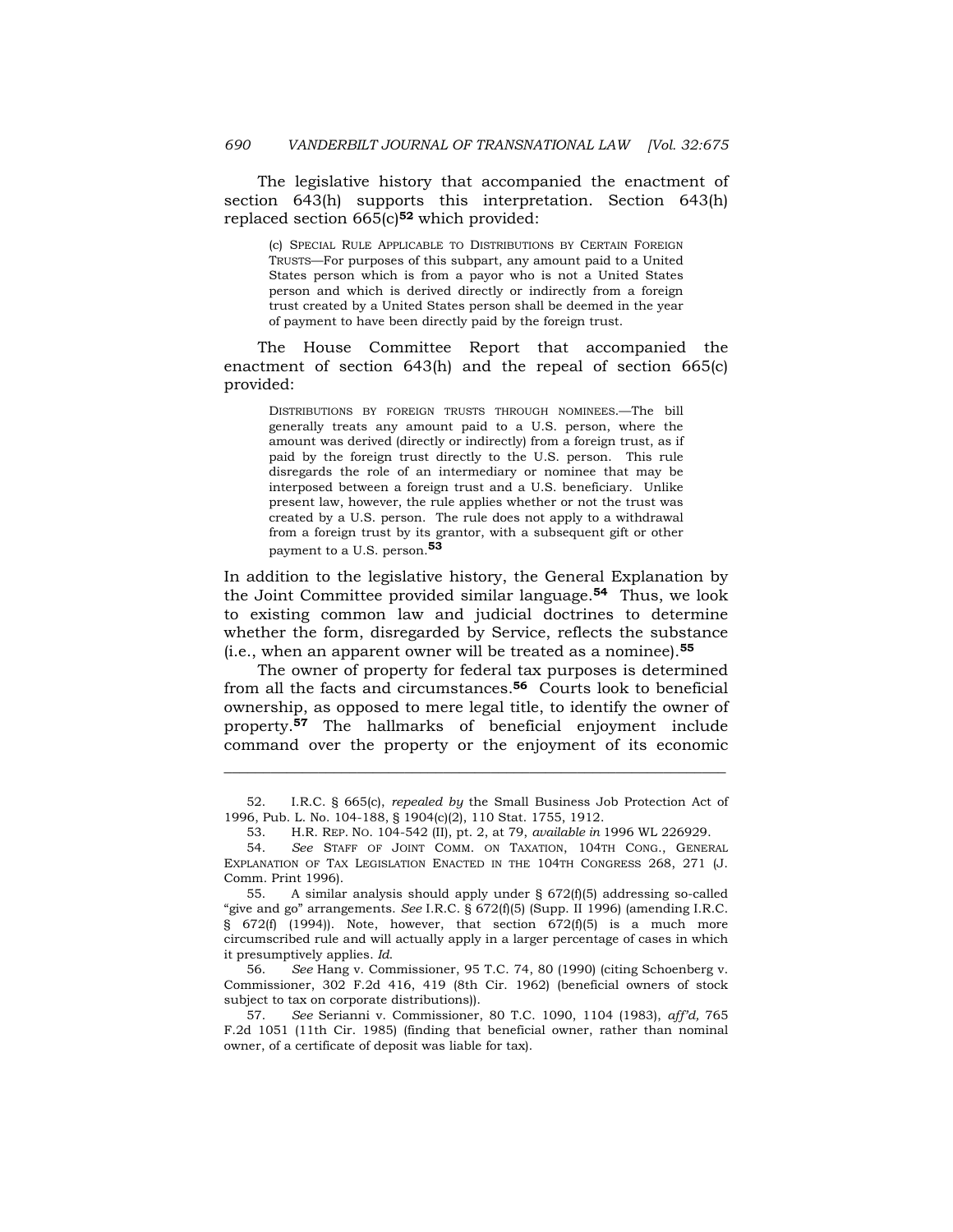benefits.**58** When beneficial ownership does not coincide with nominal ownership, courts have used the step transaction doctrine and substance-over-form principle to disregard the nominal owner for tax purposes. For example, in *Heyen v. United States***59** the Tenth Circuit Court of Appeals used the substanceover-form principle to disregard transfers to intermediaries. The court concluded:

The evidence at trial indicated decedent intended to transfer the stock to her family rather than to the intermediate recipients. The intermediary recipients only received the stock certificates and signed them in blank so that the stock could be reissued to a member of decedent's family. Decedent merely used those recipients to create gift tax exclusions to avoid paying gift tax on indirect gifts to the actual family member beneficiaries.

Courts have disregarded the form of the transaction in other contexts as well.**60** These common law and judicial doctrines should be used to decide whether the application of proposed regulation section 1.643(h)-1(a) in a specific circumstance is valid.**<sup>61</sup>**

 Thus, the proposed regulation should be valid only to the extent that it is applied by the Service within these existing common law and judicial doctrines. Generally speaking, the third test under the proposed regulation, the "preconceived plan," is likely to be sustained since it is arguably nothing more than a restatement of the step transaction doctrine. However, the second test is more troublesome. Whether a particular application of the proposed regulation goes beyond existing law must be determined on a case-by-case basis. The "but for" test can be properly

\_\_\_\_\_\_\_\_\_\_\_\_\_\_\_\_\_\_\_\_\_\_\_\_\_\_\_\_\_\_\_\_\_\_\_\_\_\_\_\_\_\_\_\_\_\_\_\_\_\_\_\_\_\_\_\_\_\_\_\_\_\_\_\_

 61. Courts have traditionally shown the greatest amount of deference to a legislative regulation. *See* Rowan Cos. v. United States, 452 U.S. 247, 252 (1981). The most recent formulation of the standard of review is the reasonableness standard articulated in *Chevron U.S.A., Inc. v. Natural Resources Defense Council, Inc.*, 467 U.S. 837, 844, 866 (1978) and its progeny. *See* Bankers Life & Cas. Co. v. United States, 142 F.3d 973, 983 (7th Cir. 1998); Estate of Millikin v. Commissioner, 125 F.3d 339, 343 (1997). A regulation may be unreasonable and held invalid where the regulation attempts to tax income that would otherwise not be taxed. *See* Weidenhoff, Inc. v. Commissioner, 32 T.C. 1222, 1242 (1959).

 <sup>58.</sup> *See* Buhl v. Kavanaugh, 118 F.2d 315, 320 (6th Cir. 1941); *Hang*, 95 T.C. at 80 (1990) (quoting Anderson v. Commissioner, 164 F.2d 870, 873 (7th Cir. 1947)).

 <sup>59. 945</sup> F.2d 359, 363 (10th Cir. 1991).

 <sup>60.</sup> *See* United States v. Estate of Grace, 395 U.S. 316, 320 (1969) (holding that the value of reciprocal trust established by spouse is included in decedent's gross estate); Schultz v. United States, 493 F.2d 1225, 1226 (4th Cir. 1974) (holding that the gifts to children of reciprocal donors treated as gifts to children of donor); Johnson v. Commissioner, 86 F.2d 710, 712 (2d Cir. 1936) (noting that the question in such circumstances is "whether the transaction . . . is in reality what it appears to be in form" and rejecting intermediary "gift" as sham); Bixby v. Commissioner, 58 T.C. 757, 791 (1972) (disregarding nominal grantor).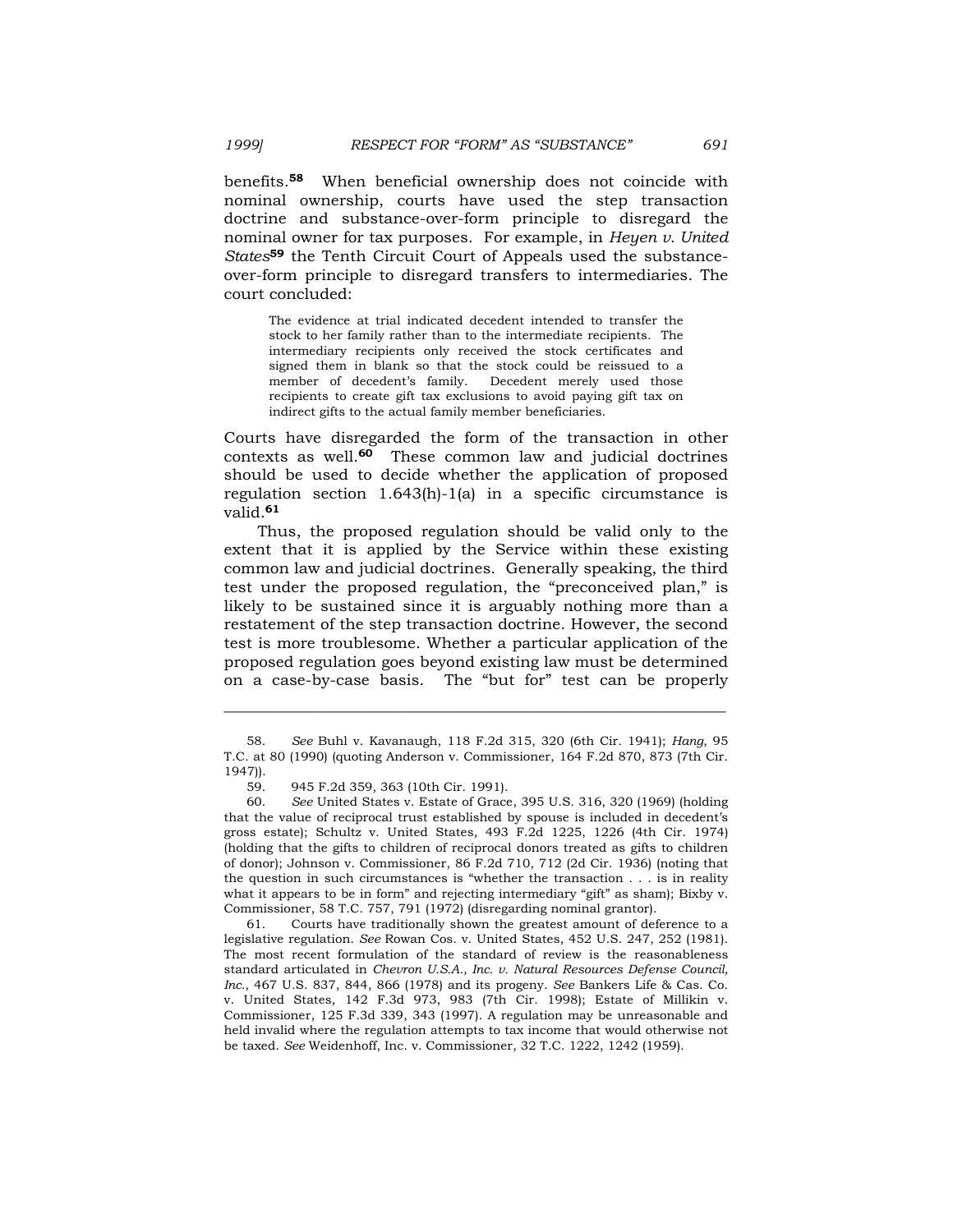applied to disregard a disinterested intermediary such as a corporate trustee. Funds are not taxable to an entity that acts merely as a custodian.**62** Factors that may indicate that an intermediary is serving as a mere conduit or as a repository of funds include lack of discretion over the use of the funds, no independent reason for receiving the funds transferred from a foreign trust, and the entity is not related to the grantor or beneficiary.**63** However, the "but for" test must require in other cases some showing of intent, i.e., some evidence of prearrangement. To take a simple case, it would be a substantial extension of the law to treat an impecunious NRA as a mere "intermediary" on the ground that he was able to make a gift to his deserving U.S. nephew only because the NRA received a distribution from a non-U.S. trust that made him rich. While these facts would literally meet the "but for" test in the proposed regulations, they could not have been intended to be within the scope of the statute. A simplification may be to eliminate the "but for" test as a separate test and incorporate it into the "preconceived plan" test. This would not narrow the scope of regulation since those cases within the scope of the "but for" test would likely come within the "preconceived plan" test as well.

 The "tracing test" is the most troubling of the three tests for a tainted intermediary. For example, if mother receives a French Chateau from foreign trust and then twenty-five years later leaves the Chateau to son upon her death, mother is a tainted intermediary under the tracing test and son is to be treated as if he received a direct distribution from the trust. A literal application of the proposed regulation dictates this absurd result. In these circumstances, the son would have a strong argument that mother's ownership of the property eliminates any nexus between the trust and the property. As noted earlier, the mother's "dominion and control" over the property is enough to dispel the notion that this is a "step transaction" under existing law.

 There will be many other circumstances where the "tracing test" can be applied to disregard related intermediaries that act as nominees. In the example above, if mother owned the French Chateau for twenty-four hours prior to the transfer to son, then the transfer to son likely would be deemed a direct transfer from the trust to son under the proposed regulation. This application

 <sup>62.</sup> *See, e.g.*, Illinois Power Co. v. Commissioner, 792 F.2d 683, 689 (7th Cir. 1986) (public utility did not recognize income when it held receipts as "custodian").

 <sup>63.</sup> For a discussion of relevant factors, see COMM. ON ESTATES AND TRUSTS, TAX SECTION, NEW YORK STATE BAR ASS'N, COMMENTS ON NEW PROPOSED REGULATIONS UNDER SECTIONS 643(a), 671 AND 672(f) OF THE INTERNAL REVENUE CODE 4-6, Dec. 4, 1997, *available in* LEXIS, Fedtax Library, TNT File.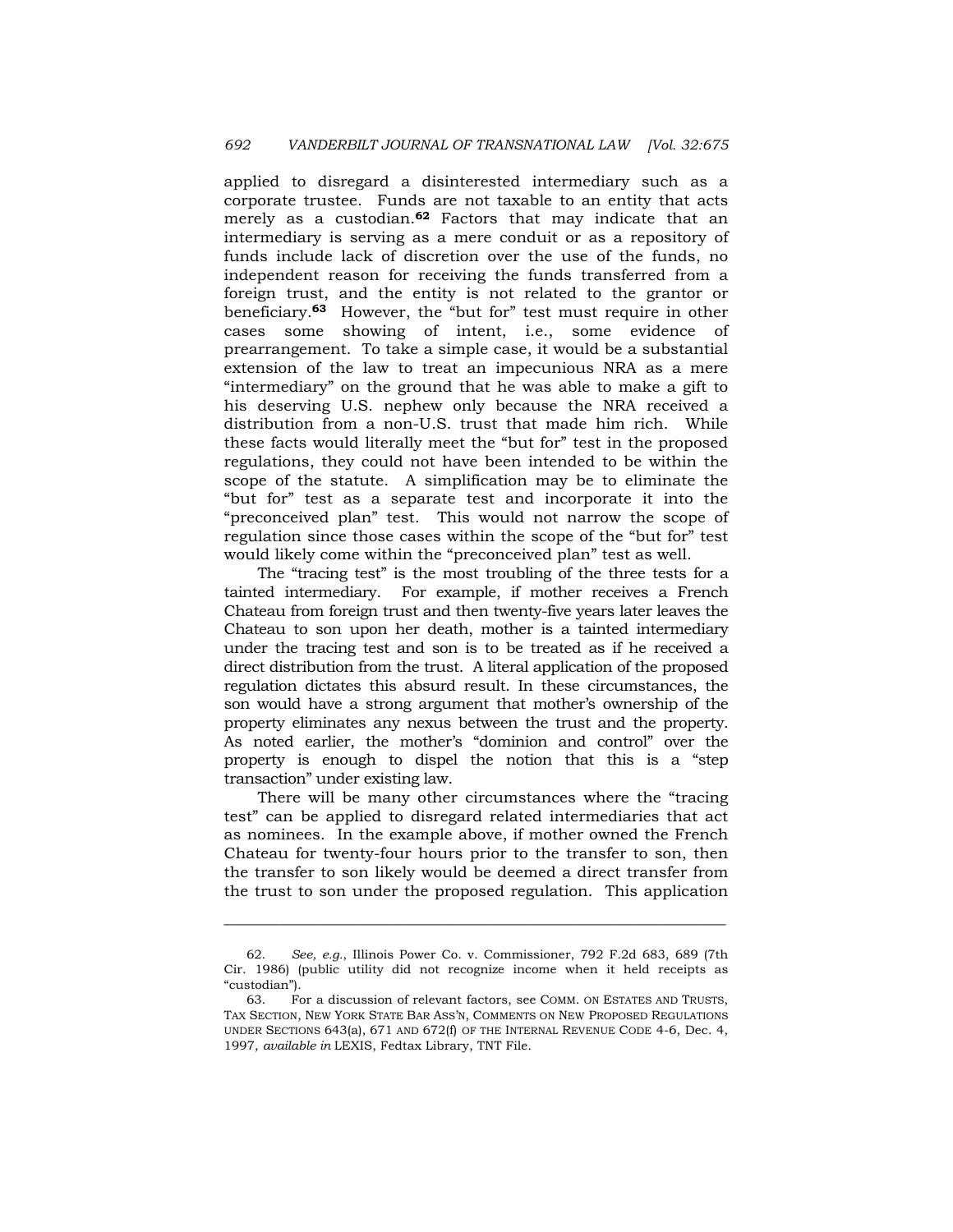of the proposed regulation should be upheld if mother serves as a mere nominee.

 No doubt some taxpayers will attempt to avoid the reach of section 643(h) altogether by using the grantor as the intermediary between the foreign trust and the beneficiary. Under the language of the statute, the payment will not be *deemed* to have been directly paid by the foreign trust to the U.S. person if the grantor is the payor. Yet, the Service should also be free to show that the grantor is a mere nominee under the analysis discussed above. If the common law and judicial doctrines suggest that the grantor is merely a nominal payor of money or property earlier distributed from the trust, then the beneficiary should be treated as receiving a distribution from the trust.

 In this kind of analysis, the review of common law and judicial doctrines is not merely an academic exercise. The common law provides the substance by which the form is examined, but the form is the first point of departure in the analysis. If and when the form no longer reflects the substance, the courts generally will follow the substance. However, this is not a license to disregard the form of a transaction simply because the statutory scheme has proven by experience to be ineffective or incomplete. Indeed, there may be cases in which no legislative purpose is apparent for requiring a particular form. The next step is not to effectively rewrite the statute but rather to conclude that the literal form alone is controlling. For example, in *Helvering. v. Southwest Consolidated Corp.*, the Court concluded that the requirement under section 368(b)(1)(B) of an exchange "solely" for voting stock left "no leeway" so that adding any other consideration in the exchange, however modest, violated the statutory requirement.**<sup>64</sup>**

 Having illustrated how the U.S. tax system relies on form, and respects form as a reflection of substance, this Article will now examine how this principle can be further applied to the income taxation of non-U.S. trusts, and in particular, to trusts holding investment companies.

# III. TRUSTS HOLDING INVESTMENT COMPANIES

### A. *Taxation of Trusts*

 A non-grantor trust that is not resident in the United States for income tax purposes (a "foreign trust") is nevertheless

 <sup>64. 315</sup> U.S. 194, 198 (1942).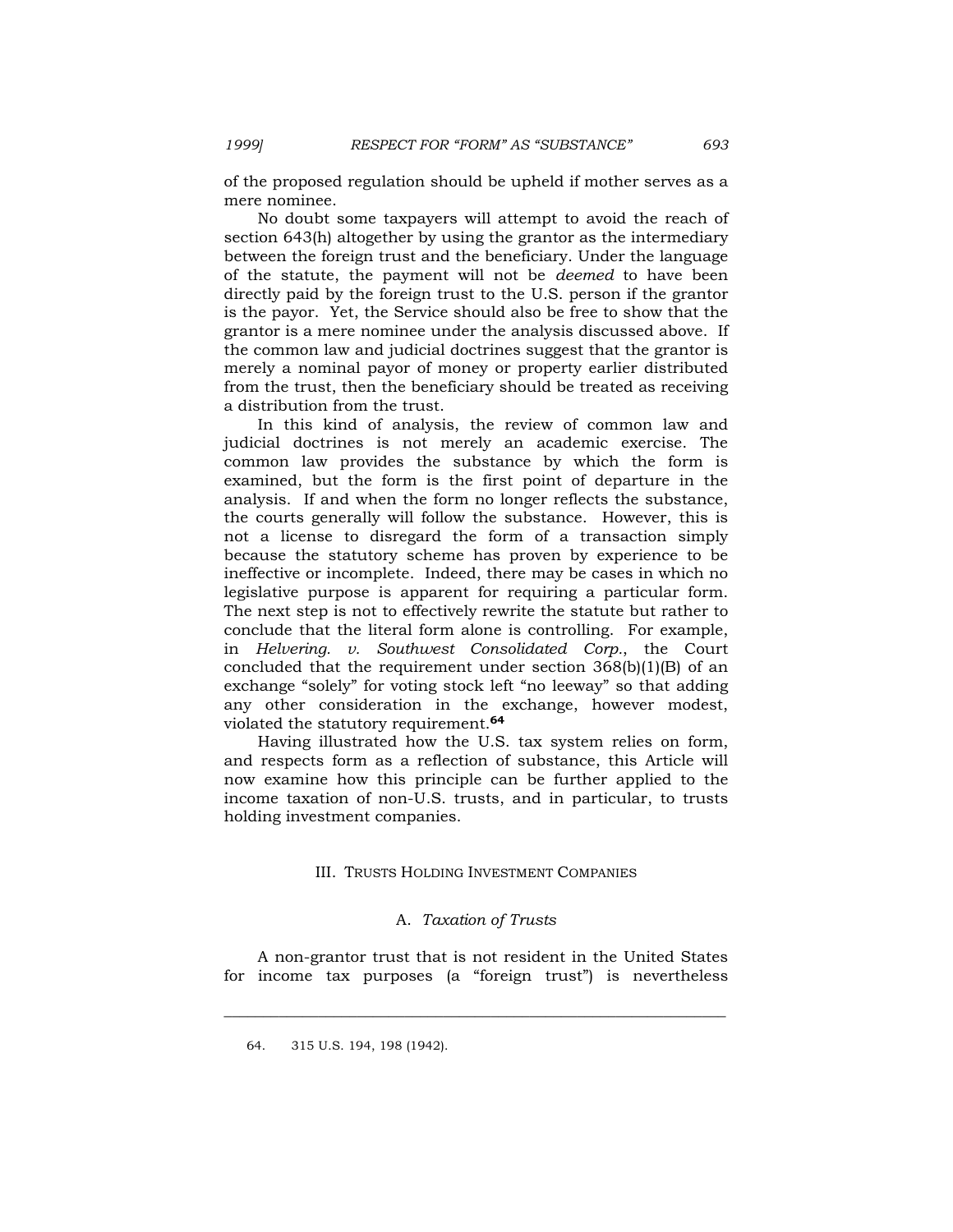governed by the same basic "distributable net income" (DNI) regime as domestic trusts when it makes a distribution. The trust will be regarded for federal income tax purposes as a mere "conduit," to the extent the foreign trust distributes (or is deemed to distribute) only amounts attributable to its DNI for the current tax year.**65** The tax treatment therefore will "flow through" to the beneficiaries, and the beneficiary will be taxed in roughly the same manner as if he had earned that "distributed" income directly.**66** This is the "traditional" rule for DNI, as defined in section 643, which is roughly equivalent to the trust's net ordinary income, capital gains if currently paid or payable, and other taxable income, as determined under U.S. income tax principles.

 There are, however, a number of special rules that apply to distributions by a *foreign* non-grantor trust to a U.S. beneficiary if the trust has accumulated income. These rules basically levy an income tax at ordinary income tax rates, plus an interest charge on this tax that was previously deferred, to the extent there is an "accumulation distribution." An "accumulation distribution" will occur whenever two conditions are satisfied: (a) distributions for the year exceed the current year's income (as measured for both income tax purposes and accounting purposes), and (b) there is undistributed net income (UNI) in the trust from prior years, *including undistributed capital gains*.**67** This is the same principle that applied to U.S. trusts prior to the repeal in 1997 of the "throwback rule" for most domestic trusts.**<sup>68</sup>**

 An accumulation distribution from a foreign trust can have serious adverse tax implications to a U.S. beneficiary. Since the foreign trust is not taxed currently by the United States on its net worldwide income (section 641(b)), the Code provides that U.S. beneficiaries will be taxed upon later accumulation distributions on a worldwide basis. Furthermore, a distribution of more than the current year's income is almost certain to include an accumulation distribution because in calculating UNI, "income" includes foreign-source income even though such income is not taxable to the trust because it is not resident in the United

<sup>65.</sup> *See* I.R.C. § 651(b) (1994) (limiting deduction to amount of DNI for the taxable year).

 <sup>66.</sup> *Id.* § 652 (requiring that the amount of income for the taxable year that is required to be distributed by a trust under section 651 shall "be included in the gross income of the beneficiaries to whom the income is required to be distributed").

<sup>67.</sup> *Id.* §§ 643(b) (defining "income" for the subpart), 665(b) (defining "accumulation distribution"), 666(a).

 <sup>68.</sup> *See* Taxpayer Relief Act of 1997, Pub. L. No. 105-34, ' 507(a)(1) 111 Stat. 856 (amending section 665 by inserting a new subsection (c)).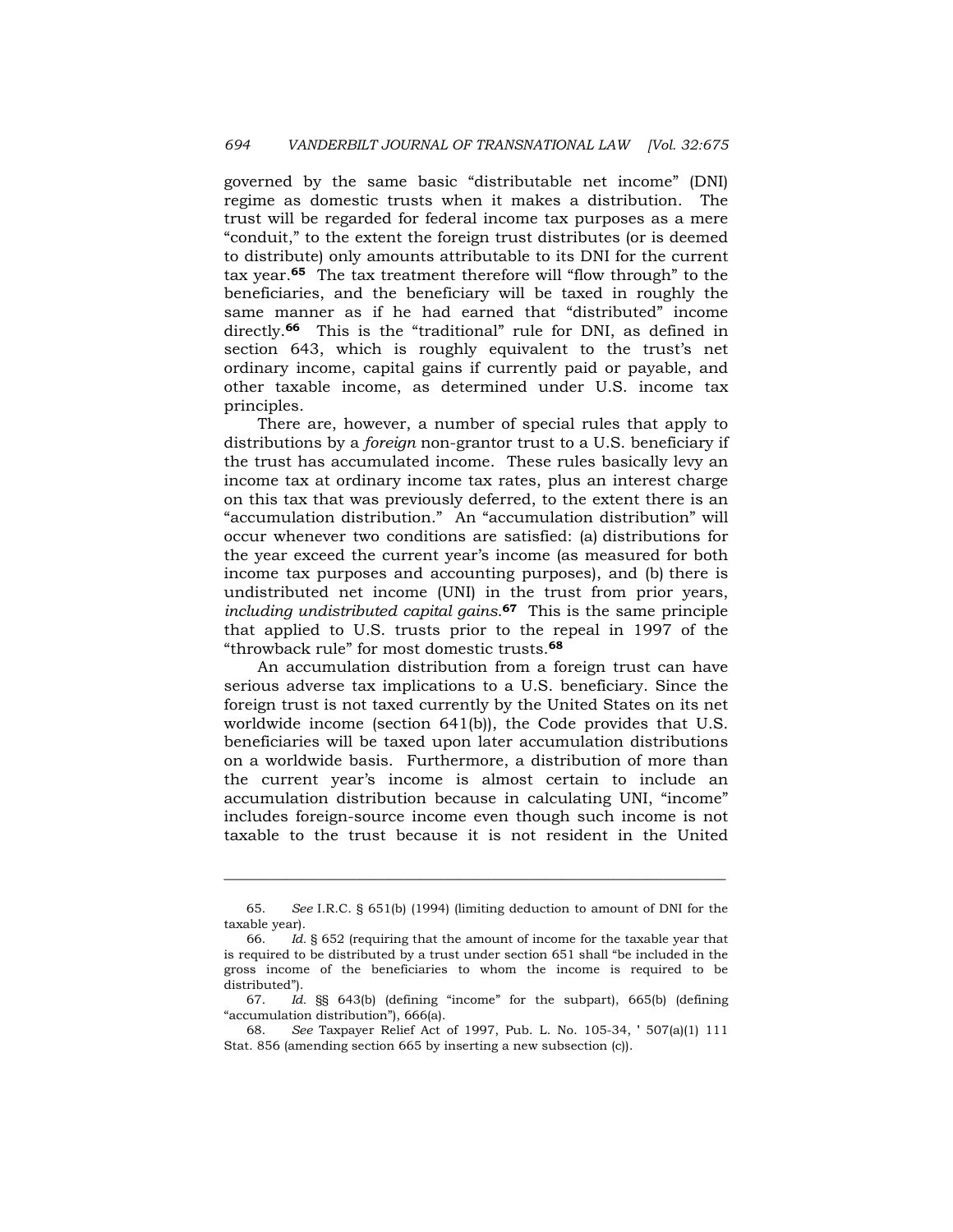States.**69** Capital gains also are taxed adversely when accumulated and later distributed from the foreign trusts. They are added to UNI in foreign trusts, and the substantially lower effective U.S. income tax rate on long-term capital gains (20 percent) as compared to ordinary income (e.g., 39.6 percent) is lost because such accumulation distributions from a foreign trust are all taxed as ordinary income.**70** Finally, the trust may have expenses that are not deductible against income under U.S. tax law (e.g., expenses of maintaining a personal residence). Thus, income that is not taxable to the foreign trust, but that is taxable to the U.S. beneficiaries and not used for expenses that are *deductible* to the trust, will be considered UNI for this purpose.

 Prior to 1996, an accumulation distribution was taxed at the U.S. beneficiaries' average marginal tax rate for the prior five years, plus interest.**71** Interest was computed at a fixed annual rate of six percent, with no compounding.**72** When an accumulation distribution involved amounts accumulated in more than one year, the deferral period for the six percent charge was the average number of years of deferral, but the average was not weighted to take into account the amount of the distribution from each year.**73** As a result, the effective interest charge could be manipulated by creating small accumulations in a year shortly before a distribution to offset very large accumulations dating back several years. The ability to manipulate the interest charge ended in 1996.

 In 1996, Congress provided for a nondeductible *compound* interest charge applied to the amount of tax that was effectively deferred during the time that the beneficiary receiving the distribution was a U.S. person (regardless of the beneficiary's age). The interest rate is six percent per year for distributions from accumulations attributed to the period prior to 1996, and that rate is applied on a compound basis as of January 1, 1996. For income earned and accumulated thereafter, the varying rate for tax underpayments applies.**<sup>74</sup>**

 <sup>69.</sup> *See* I.R.C. § 643(a)(6).

 <sup>70.</sup> *See id.* §§ 643(a)(6), 667(e).

 <sup>71.</sup> *See id.* §§ 666, 667(a) (referring to § 668 for the amount of interest).

 <sup>72.</sup> *See id.* § 668(a), prior to its amendment in the Small Business Job Protection Act of 1996, Pub. L. No. 104-88, ' 1906(a), 110 Stat. 1755, 1914.

 <sup>73.</sup> *See id*.

 <sup>74.</sup> *See id.* §§ 665(b) (defining "accumulation distribution"), 667(a)(3), 668,  $6621(a)(2)$  (explaining that the determination of interest rates is the rate applicable to underpayments of tax).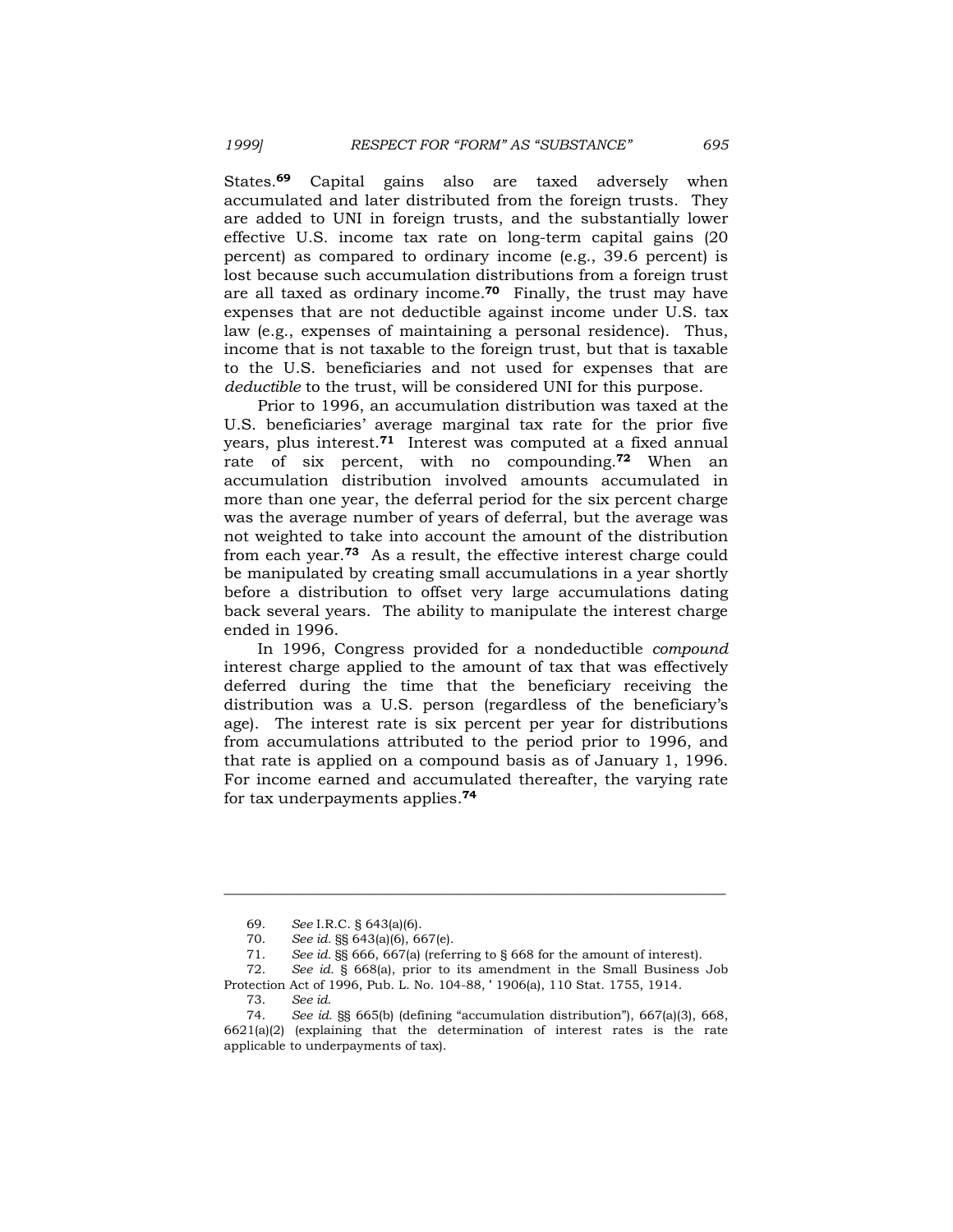#### B. *Taxation of Foreign Investment Companies*

 Several special U.S. tax provisions address ownership in non-U.S. corporations by U.S. persons, particularly investment companies or companies in a tax haven. Since the U.S. generally does not tax non-U.S. corporations on foreign-source income, these special U.S. tax rules are designed to prevent U.S. persons from using non-U.S. corporations to avoid tax by accumulating income offshore. These rules are principally, though not entirely, directed at the passive investment assets of non-U.S. corporations that are controlled by U.S. persons. The impact of these rules can be particularly disruptive if, for example, a non-U.S. trust in a tax haven jurisdiction owns one or more such passive investment corporations, and the trust has one or more U.S. beneficiaries governed by these rules.

 The controlled foreign corporation (CFC) rules require closely held U.S. ownership of the stock, but include corporations with a much wider variety of assets and activities than the foreign personal holding company (FPHC) rules. In broad outline, a foreign corporation is a CFC if more than fifty percent of its stock, by value or vote, is owned directly or indirectly by U.S. shareholders who, for CFC purposes, hold ten percent or more of the company's stock by vote.**75** Such a U.S. shareholder of a CFC must include in his own income the pro rata share of the CFC's income, including "Subpart F income" (which in turn includes FPHC income with certain modifications, and sales and services income derived from transactions with related parties) and certain other items, (such as any increase in the company's earnings invested in U.S. property).**<sup>76</sup>** Such U.S. shareholders are generally not simultaneously subject to the passive foreign investment company rules on the same stock.**<sup>77</sup>**

 Under the FPHC rules, an individual who becomes a U.S. resident and continues to own stock in a FPHC will be taxed as if a dividend equal to his pro rata share of undistributed FPHC income had been paid to him. For this purpose, FPHC income is essentially undistributed income, and income that is paid to a foreign intermediary such as a foreign non-grantor trust.**<sup>78</sup>** Losses are not similarly passed out to the shareholder, so there is no netting of entity level results if the U.S. shareholder owns

 <sup>75.</sup> *See generally id.* § 957 (delineating what constitutes a CFC).

 <sup>76.</sup> *See id.* § 951 (Supp. II 1996).

 <sup>77.</sup> *See id.* § 1296, *amended by* ' 1121 of Taxpayer Relief Act of 1997, Pub. L. No. 105-34.

 <sup>78.</sup> *See id.* § 551(a), (f). In addition, a gain on the disposition of shares by U.S. shareholders is taxed as a dividend rather than as capital gain. *See* I.R.C. § 1248(a) (Supp. II 1996).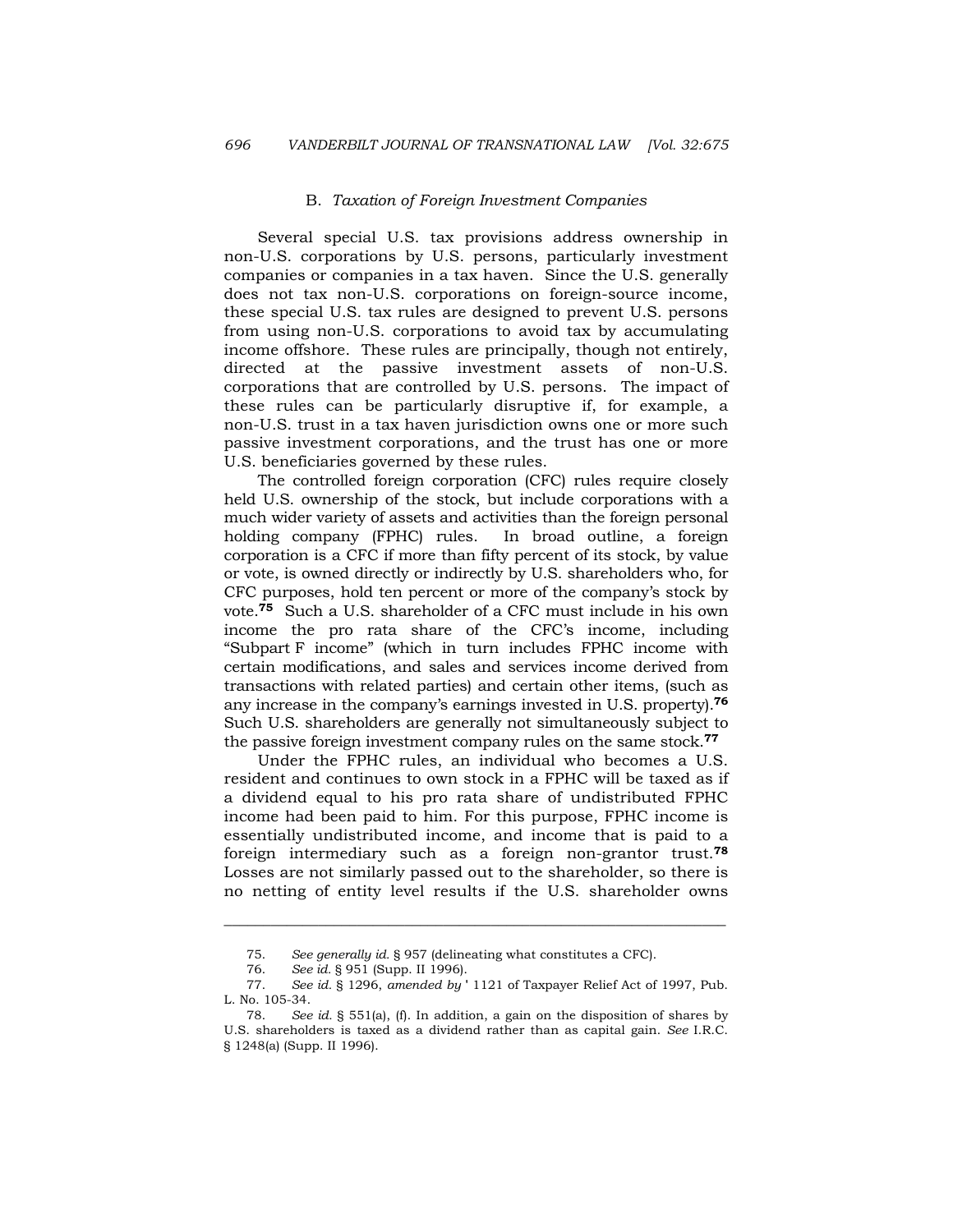stock in more than one FPHC. An FPHC generally means a foreign corporation (i.e., non-U.S.) in which more than fifty percent of the stock, by value or vote, is owned by five or fewer U.S. citizens or residents, after applying attribution rules, and whose income is at least sixty percent attributable to interest, dividends, rents, royalties, stock or securities gains, and similar passive income (reduced to fifty percent once the corporation becomes a FPHC).**<sup>79</sup>**

 Prior to the Deficit Reduction Act of 1984 (DEFRA 1984), it was possible to take the position that FPHC treatment did not apply if the shareholder of the investment company was a non-U.S. trust, even if the trust had U.S. beneficiaries. The U.S. taxpayer, as beneficiary of the trust, arguably would be insulated from current taxation under the FPHC rules.**80** In DEFRA 1984, Congress eliminated this result when it passed a rule that attributed stock of a foreign investment company owned by a foreign trust directly to the beneficiaries of the trust.**81** Shortly thereafter Congress further clarified the law by dealing with dividends paid by the investment company to the trust. The Technical and Miscellaneous Revenue Act of 1988 (TAMRA 1988) provided that *distributions* to an intervening foreign trust owning stock in the FPHC would be treated as distributions to the trust's beneficiaries.**<sup>82</sup>**

 In this same time frame, Congress also addressed the broader issue of investments by U.S. taxpayers in a foreign investment company with fifty percent or less U.S. ownership. Investments in offshore mutual funds had been actively marketed in the U.S. as a tax-deferred investment since the FPHC and CFC rules did not apply due to the lack of control by U.S. persons. This changed with the passage of the passive foreign investment company (PFIC) rules in the Tax Reform Act of 1986. A PFIC is characterized by a passive income/assets test (very differently defined than in the FPHC rules), but the stock ownership can be *closely or widely held* and the percentage of U.S. ownership is irrelevant. Unlike the FPHC, there is no automatic "deemed distribution," but a U.S. shareholder of a PFIC, such as a foreign mutual fund, must now choose among unappealing alternatives: (i) current inclusion in income of the U.S. shareholder's pro rata share of current ordinary income and capital gains of the PFIC pursuant to a shareholder election (a so-called "qualified electing fund" or "QEF" election),**83** (ii) a new "mark-to-

 <sup>79.</sup> *See id*. § 552.

 <sup>80.</sup> *See* H.R. REP. NO. 98-432, pt. 2, at 1535 (1984).

 <sup>81.</sup> *See* Tax Reform Act of 1984, Pub. L. No. 98-369, 98 Stat. 666.

 <sup>82.</sup> *See* S. REP. NO. 100-445, at 329-30 (1988); *see also* H.R. REP. NO. 99-

<sup>426,</sup> at 932 (1985).

 <sup>83.</sup> *See* I.R.C. § 1295 (1994).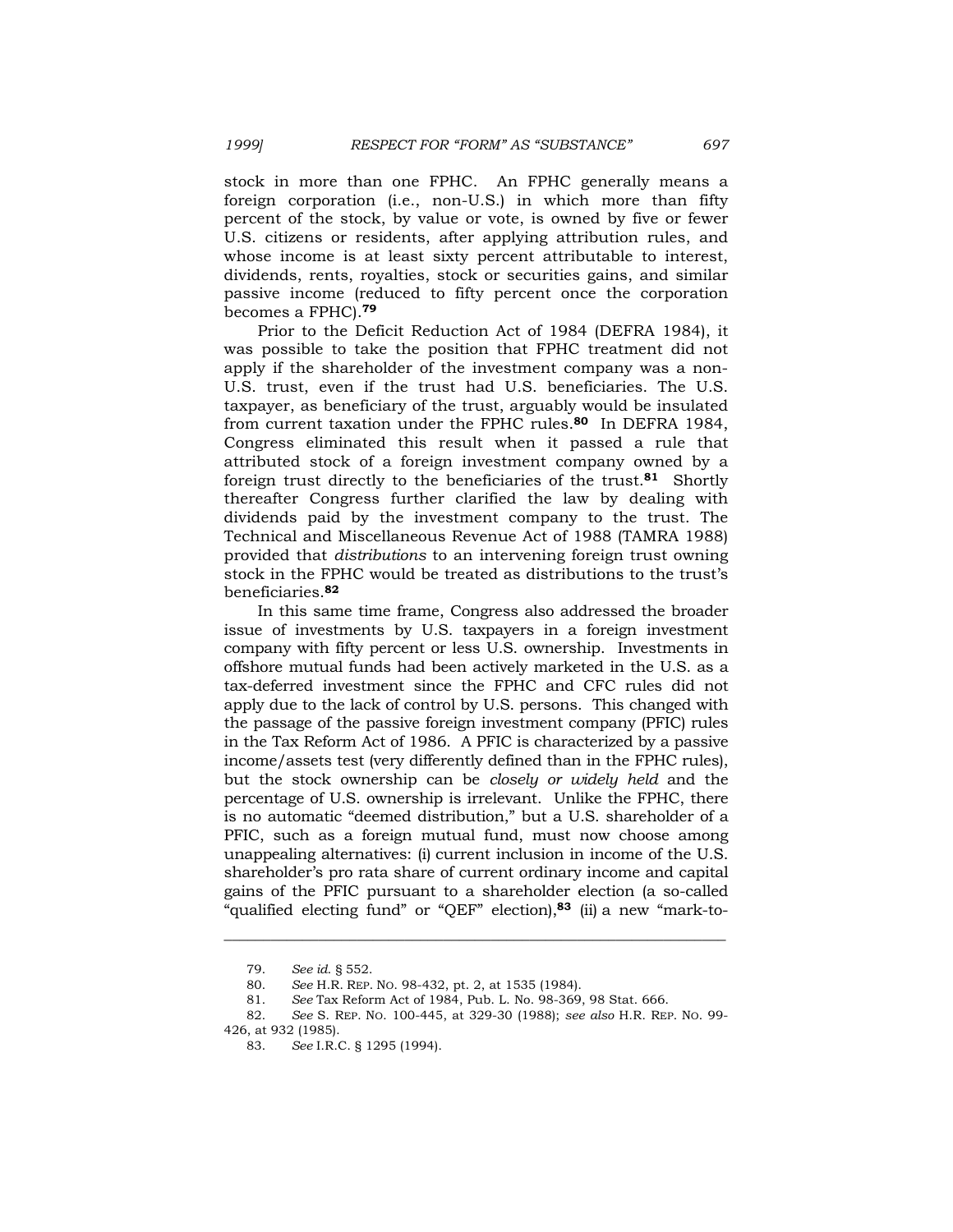market" election for marketable PFIC securities where gain is taxed annually at ordinary income rates,**84** or (iii) upon a sale of the PFIC stock (or certain special distributions to the shareholders), the imposition of ordinary income tax treatment and an interest charge.**85** Importantly, the interest charge is calculated on certain assumptions that are purportedly designed to estimate the deferral of U.S. tax on undistributed gains and income but seem instead to assume the greatest possible deferral and corresponding interest charge by treating the gain as earned equally over the deferral period.

# IV. ATTRIBUTION OF INVESTMENT COMPANY STOCK TO U.S. BENEFICIARIES

 In each of these offshore investment company provisions, Congress addressed ownership by foreign trusts. The FPHC, CFC, and PFIC rules all attribute stock owned by a trust to the beneficial owners of the trust. When such an investment company is held by a non-U.S., non-grantor trust, the rule makes the trust transparent, *so that income is includable and taxable to the U.S. beneficiary as if the stock were owned directly*. **<sup>86</sup>** This is very problematic. For example, distributions from the trust may be needed by the U.S. beneficiary to pay the resulting taxes. These tax payments to the U.S. Government, and related reporting of information on the trust and the underlying corporation, can be disruptive to the confidentiality concerns of other branches of the family who may not have any similar obligation. Also, even if no distributions are required, a detailed information return may still be required by these foreign corporation rules. Yet, this rule clearly applies even if no U.S. resident ever personally made a transfer to the trust, and if taken literally, it applies to a U.S. beneficiary who has no clearly-enforceable right to trust distributions.

# A. *Attribution for Testing Status, and Including Income*

 The context of this trust attribution to beneficiaries is a very comprehensive statutory scheme. The CFC and FPHC rules have broad and detailed provisions attributing ownership among family members and to and from entities (trusts, corporations, partnerships) in order to test for CFC or FPHC status. Attribution for income inclusion purposes is much more limited,

 <sup>84.</sup> *See id*. § 1296, *amended by* ' 1122 of the Taxpayer Relief Act of 1997, Pub. L. No. 105-34.

<sup>85.</sup> *See* I.R.C. § 1291.

 <sup>86.</sup> *See id*. §§ 551(f), 958(a)(2), 1298(b)(5); Treas. Reg. ' 1.951-1 (as amended in 1983).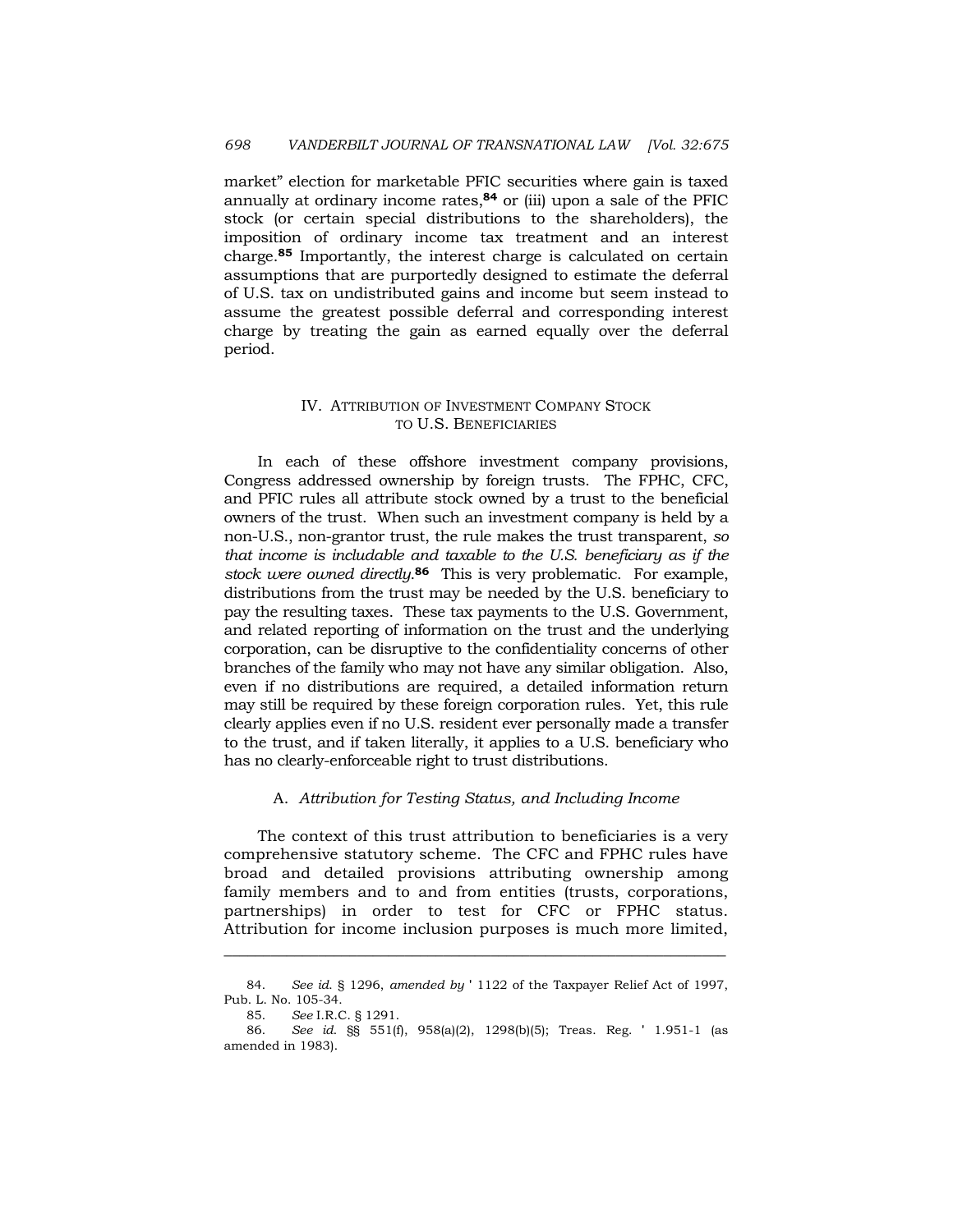but ownership by foreign entities generally cannot be used to shield the U.S. shareholder from having to include FPHC or CFC income in his personal income tax obligation. As indicated below, if a trust owns the shares, the Code provides that this ownership can be attributed to U.S. beneficiaries for all purposes.

 Unlike the CFC rules regarding family attribution and attribution to entities under section 958(b), the FPHC rules will actually attribute the share ownership of a *non-U.S.* shareholder to a *U.S.* shareholder in determining whether the company meets the closely held U.S. ownership test. The only limit is that stock owned by an NRA is still not attributed to a U.S. family member (other than a spouse) who does not otherwise own any stock at all, in fact or through non-family attribution.**<sup>87</sup>**

 Because closely held ownership or U.S. control is irrelevant for defining a PFIC, attribution of ownership is generally not as important. However, the PFIC attribution rules**88** do attribute ownership of PFIC stock held by an entity to the owner of the entity, proportionately, through multiple tiers, in order to impute ownership to a U.S. person for purposes of applying the alternative taxing regimes.**<sup>89</sup>**

 As applied to shares held by a foreign non-grantor trust, the PFIC attribution rules and related provisions in section 1298 can be inexplicably harsh. The PFIC regime ordinarily does not cause phantom income in the absence of a cashless disposition of stock.**90** There is no automatic deemed distribution to the shareholder, which is consistent with the concept that closely held ownership or U.S. control is irrelevant for defining a PFIC. However, a U.S. beneficiary could be attributed ownership of the PFIC stock owned by a foreign trust, and can then be attributed phantom income when the PFIC pays a dividend *to the trust* if section 1298(b)(5) is applied literally. The beneficiary could be charged with income as if the beneficiary had actually received from the PFIC the portion of the dividend attributed to the beneficiary from the trust, even though the beneficiary may not actually be receiving any comparable distributions from the trust. The result is quite different than the treatment of a U.S. beneficiary whose beneficial interest in a foreign non-grantor

 <sup>87.</sup> *See* I.R.C. § 554(c) (1994).

 <sup>88.</sup> *See id*. § 1298.

 <sup>89.</sup> In addition, when the PFIC rules measure the critical time period for computing the tax deferral and the related interest charge, sections 1291(a)(3) and 1223(2) provide for "tacking" if the transferor passed on a carry-over basis. Thus, a transfer by gift (or bequest, section 1291(e)) from one generation to the next will not purge the taint of the deferred tax and accumulating interest charge due on sale by an ultimate U.S. resident or citizen owner.

 <sup>90.</sup> Prop. Reg. 1.1291-3(b).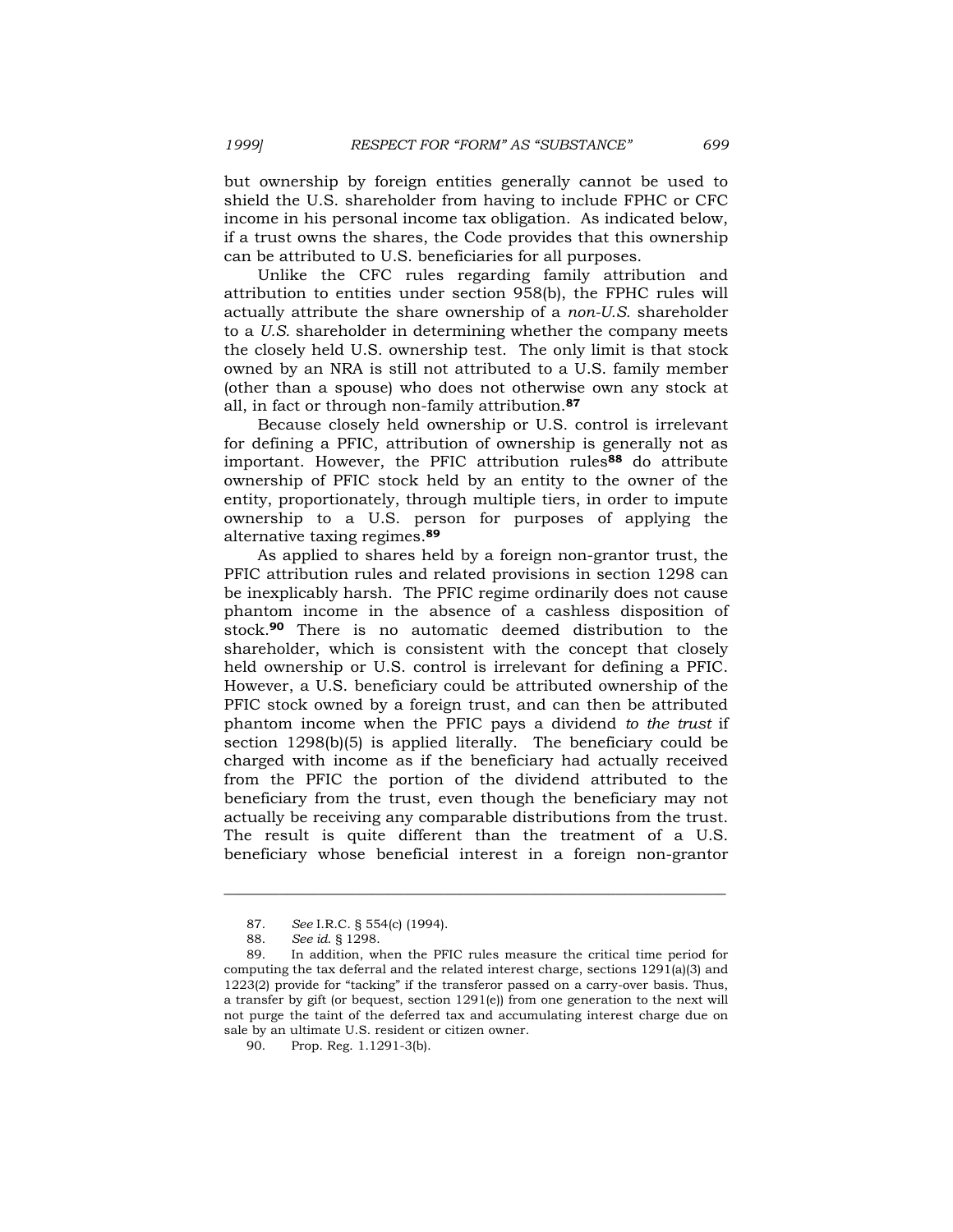trust is swelling with income accumulated from other sources (e.g., not investment companies, but, say, investment partnerships). This result is also quite different from the treatment of an outright U.S. owner of PFIC shares. These persons are generally free of U.S. tax liability on the income until it is received.

### B. *Allocation to Beneficiaries*

 Despite the fact that trust attribution to beneficiaries has been part of the Code now for over ten years, the application of the rule remains unclear. In each part of the FPHC, CFC, and PFIC regime, the statute calls for the stock to be attributed "proportionately" to the beneficiaries. This begs the obvious question: in proportion to what? Regulatory guidance has been long delayed. Sometimes the existing regulations refer again to attributing ownership to the beneficiaries "proportionately," without defining the term.**<sup>91</sup>**

 The most difficult issue is determining whether a U.S. beneficiary of a foreign non-grantor trust will be subject to current taxation on "phantom" income under the FPHC, PFIC, or CFC antideferral regimes. The issue is made especially difficult because, as indicated above, there is a risk that taxable income may be allocated to trust beneficiaries who are not receiving it currently and may *never* receive it, especially in view of the fact that beneficial interests in the customary offshore trust are largely indeterminate, since the trust language usually follows the British tradition of granting enormous discretion to the trustee over distributions.

 The answer depends on the method of stock attribution under those sections. Arguably, one of three stock attribution methods will be used to attribute stock of a foreign corporation owned by a foreign trust to the trust beneficiaries: (1) actuarial, (2) pure current distributions, or (3) facts and circumstances.

### 1. Actuarial

 Stock held in a non-grantor trust may be allocated to beneficiaries in proportion to the beneficiaries' actuarial interest in the trust. Under both the foreign and domestic personal holding company rules, stock owned by a trust is considered as

 <sup>91.</sup> *See* Treas. Reg. ' 1.958-1(c)(2) (as amended in 1983); Treas. Reg. § 1.958-2(c)(1)(ii)(a); *see also* Rev. Rul. 90-106, 1990-2 C.B. 162 (grantor trust); Prop. Treas. Reg.  $1.1291-1(b)(8)$  pmbl. of Apr. 1, 1992 (suggestion to define "proportionate" for PFIC purposes by reference to the attribution rules in Treas. Reg. ' 25.2701-6 concerning estate freezes).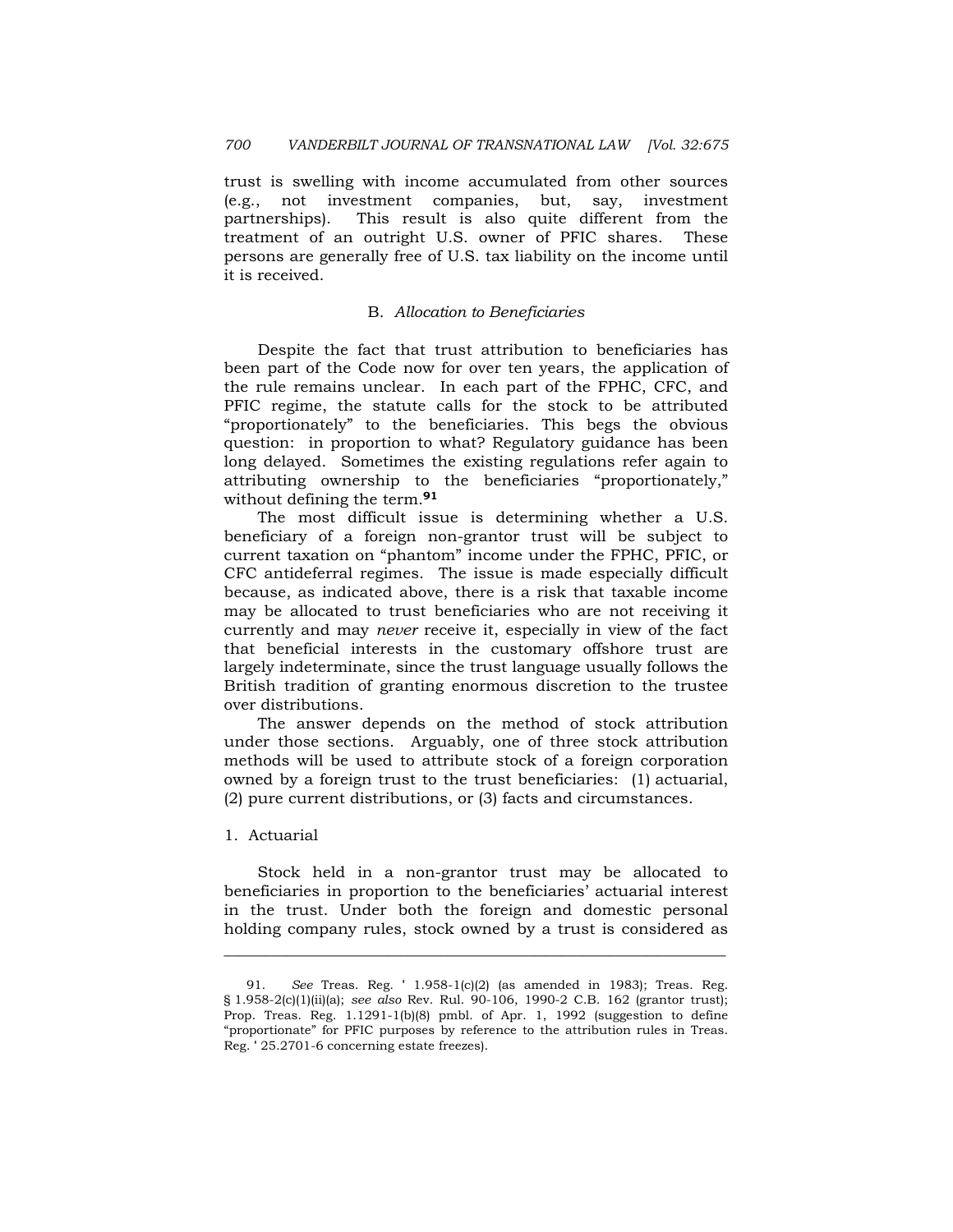owned proportionately by its beneficiaries.**92** The Service has concluded that the term beneficiary, under section 544 of the *domestic* personal holding company rules, has the same meaning as in section 318.**93** Under section 318, stock is attributed to trust beneficiaries in proportion to their actuarial interest in the trust.**94** The actuarial method, however, has not been used to allocate stock from a trust in which the beneficiaries have a discretionary interest rather than a specifically definable interest. Under these circumstances, the Service has either allocated in proportion to current distributions or under a facts and circumstances test.

#### 2. Pure Current Distributions

 Stock held in a foreign trust also may be allocated in proportion to current distributions from the trust. In *Stueben Securities Corp. v. Commissioner*, the taxpayer attempted to avoid the domestic personal holding company rules through the use of trusts with present and future interests such that no five or fewer individuals owned more than fifty percent of the outstanding shares.**95** The Tax Court concluded that beneficiaries for purposes of the domestic holding company provision "means those who have a direct present interest in the shares and income in the taxable year and not those whose interest, whether vested or contingent, will or may become effective at a later time."**96** Thus, the court refused to take an actuarial approach even where the future interest was vested and was subject to actuarial valuation. Although no other courts have applied the "pure" present interest test used by the Tax Court in *Stueben*, the facts and circumstances test sometimes leads to the same result.

### 3. Facts and Circumstances

 Stock held in a foreign trust may be allocated to the trust beneficiaries using a facts and circumstances test. Under this test, relevant factors would include any pattern of past distributions, appropriate mortality assumptions, the trustee's fiduciary duties, and the relationships among the trustee and the

 <sup>92.</sup> *See* I.R.C. §§ 544(a)(1), 554(a)(1) (1994).

 <sup>93.</sup> *See* Rev. Rul. 71-353, 1971-2 C.B. 243.

 <sup>94.</sup> *See* I.R.C. § 318(a)(2)(B); *see also* Rev. Rul. 62-155, 1962-2 C.B. 132 (stock attributed to beneficiaries in proportion to actuarial interest); Phinney v. Tuboscope Co*.*, 268 F.2d 233 (1959) (children were beneficiaries even though Trustee could postpone all distributions until child reached age 21).

 <sup>95.</sup> *See* 1 T.C. 395, 399 (1943).

 <sup>96.</sup> *Id*.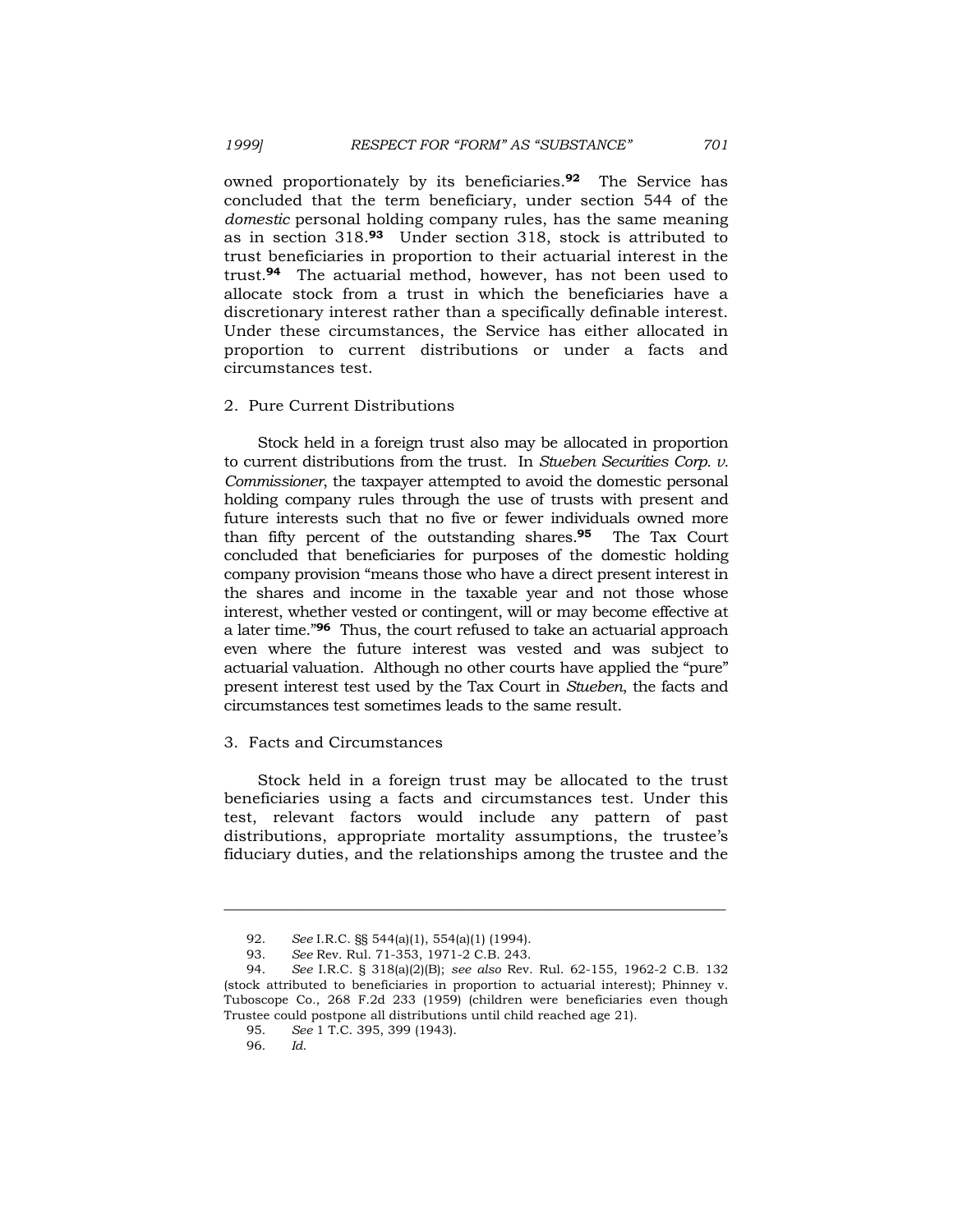beneficiaries.**97** In Private Letter Ruling 90-24-076, the Service addressed the issue of how to determine a beneficiary's actuarial interest in an irrevocable trust, for purposes of section 542(a), the personal holding company provision, where the trustees had the complete discretion to distribute income and principal from the trust.**98** The Service determined that stock owned by the trust should be attributed to the trust beneficiaries based on the pattern of actual distributions from the trust.

 Because in that ruling the trustees had unrestricted discretion in selecting the recipients of the income and principal, the trust's beneficiaries did not have an actuarial interest in the trust that could be computed pursuant to the guidelines contained in Revenue Ruling 62-155**99** and Treasury Regulation section 1.318-3(b).**100** As a result, the Service relied upon a "facts and circumstances" method of attributing ownership of the trust's stock to the beneficiaries and examined the "pattern of past distributions" from the trust. The pattern of distributions from the trust indicated that three of settlor's children (and their respective lineal descendants) had been receiving one hundred percent of the trust's income. The Service concluded that "[e]ach beneficiary receiving distributions under the pattern will be considered to own an income interest in the trust in the same proportion that the amount of distributions he receives bears to the total amount of the distributions."**<sup>101</sup>**

### 4. Uncertain Results

 A simple example illustrates the difficulty in applying this authority to foreign trusts that own a foreign investment company. Assume that a U.S. taxpayer is the income beneficiary of foreign trust, and the remainder passes to an NRA in ten years. Furthermore, assume for simplicity that the NRA is unrelated to the U.S. taxpayer (e.g., the NRA is a charity). The income beneficiary is to receive the first \$100,000 of the trust's income, and the additional income must be accumulated. Now, what if the investment company earns \$2 million of income per year? Is the investment company an FPHC? Should the answer change if the investment company earns \$200,000 of income per year? In the first scenario, the value of the remainder exceeds the value of

 <sup>97.</sup> *See* Priv. Ltr. Rul. 90-24-076 (Mar. 21, 1990); Priv. Ltr. Rul. 87-48-043 (Sept. 1, 1987).

 <sup>98.</sup> *See* Priv. Ltr. Rul. 90-24-076, *supra* note 97.

 <sup>99.</sup> Rev. Rul. 62-155, 1962-2 C.B. 132.

 <sup>100.</sup> Treas. Reg. § 1.318-3(b).

 <sup>101.</sup> Priv. Ltr. Rul. 90-24-076, *supra* note 97.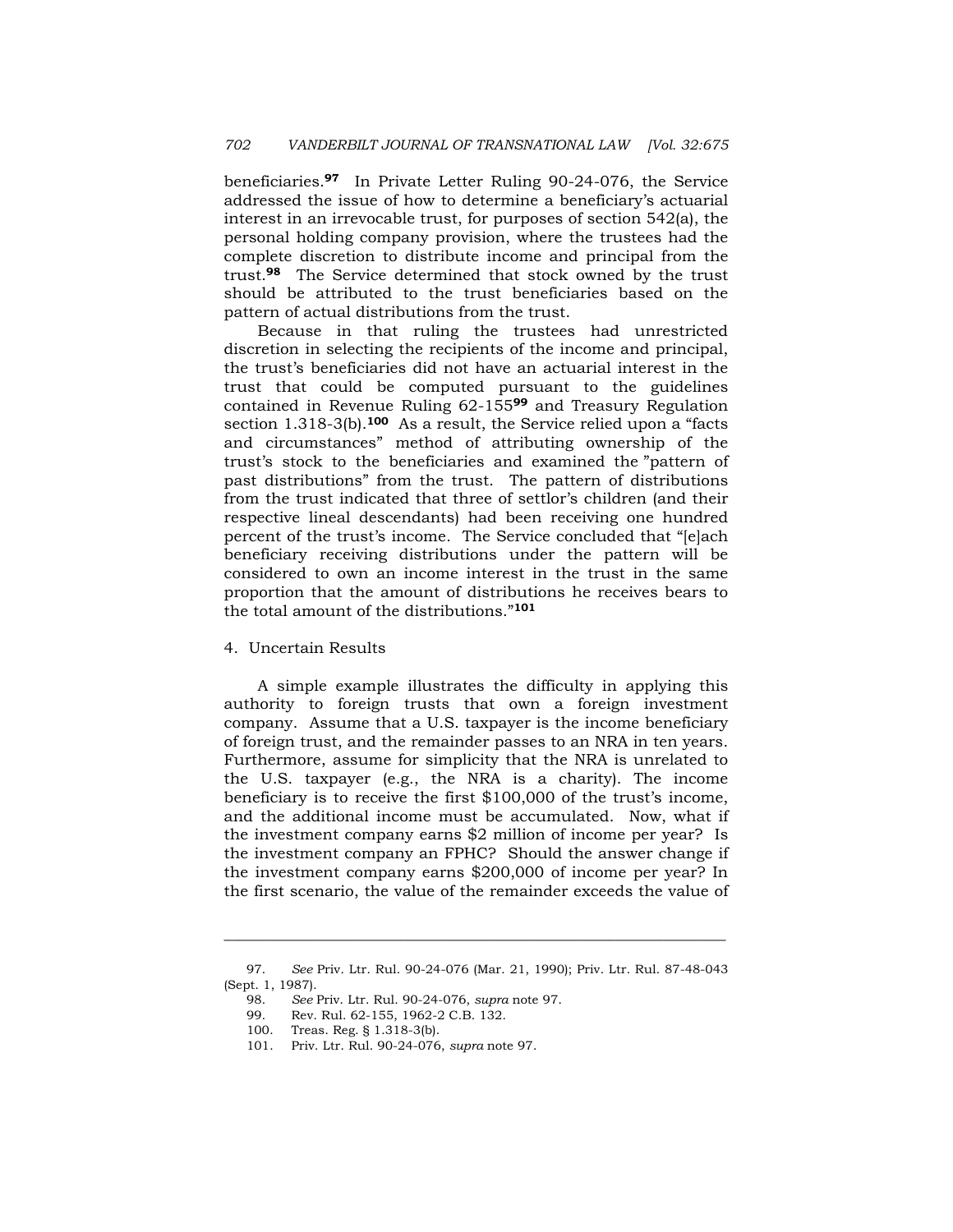the income interest; yet, it is unclear how this affects attribution of the stock.

 Under the actuarial method of allocation, the investment company is not an FPHC if the investment company earns \$2 million of income, since the majority of the stock would be attributed to the NRA remainderman. Thus, the U.S. beneficiary would be subject to the PFIC rules but not the FPHC rules.

 Under the pure current distribution method of allocation, the investment company is an FPHC under both the \$2 million and the \$200,000 scenarios, since all the current distributions are to the U.S. person. Thus, the U.S. beneficiary would be subject to current taxation on \$100,000 under the FPHC regime.

 Next, consider the same trust with an unrelated NRA income beneficiary and a U.S. remainderman. Under the actuarial method, the investment company is an FPHC if the investment company earns \$2 million of income, since the majority of the stock would be attributed to the U.S. remainderman. Thus, the U.S. remainderman would be subject to current taxation under the FPHC rules, even though the trustee could not make a distribution to the U.S. remainderman and therefore cannot convert a "deemed dividend" into a real dividend. But if the investment "pie" is smaller, the NRA's share is bigger, and the FPHC status may disappear. The investment company would not be an FPHC under the \$200,000 income scenario or under the current distributions allocation method.**<sup>102</sup>**

 The example illustrates why there is no mechanical, or predictable, solution to these attribution questions. Indeed, a mechanical application of the actuarial or pure distribution methods would likely lead to unintended results in many cases. Furthermore, there is no accepted manner of applying these methods of attribution to purely discretionary foreign trusts or to many other cases that are much more complicated and common than our simple example. Given the difficulty in applying the actuarial and pure distribution allocation methods, it seems logical to consider seriously the merits of the facts and circumstances method of attribution. In applying this approach, distribution patterns and actuarial values would still be taken into account, but language in the trust instrument, and reasonable growth projections should also be considered relevant factors. As a result, the system would still fail to achieve predictable results.

 <sup>102.</sup> See Priv. Ltr. Rul. 87-48-043, *supra* note 97, in which a corporation was held in usufruct, and the Service ruled that the most relevant beneficial interest was trust income, not corpus.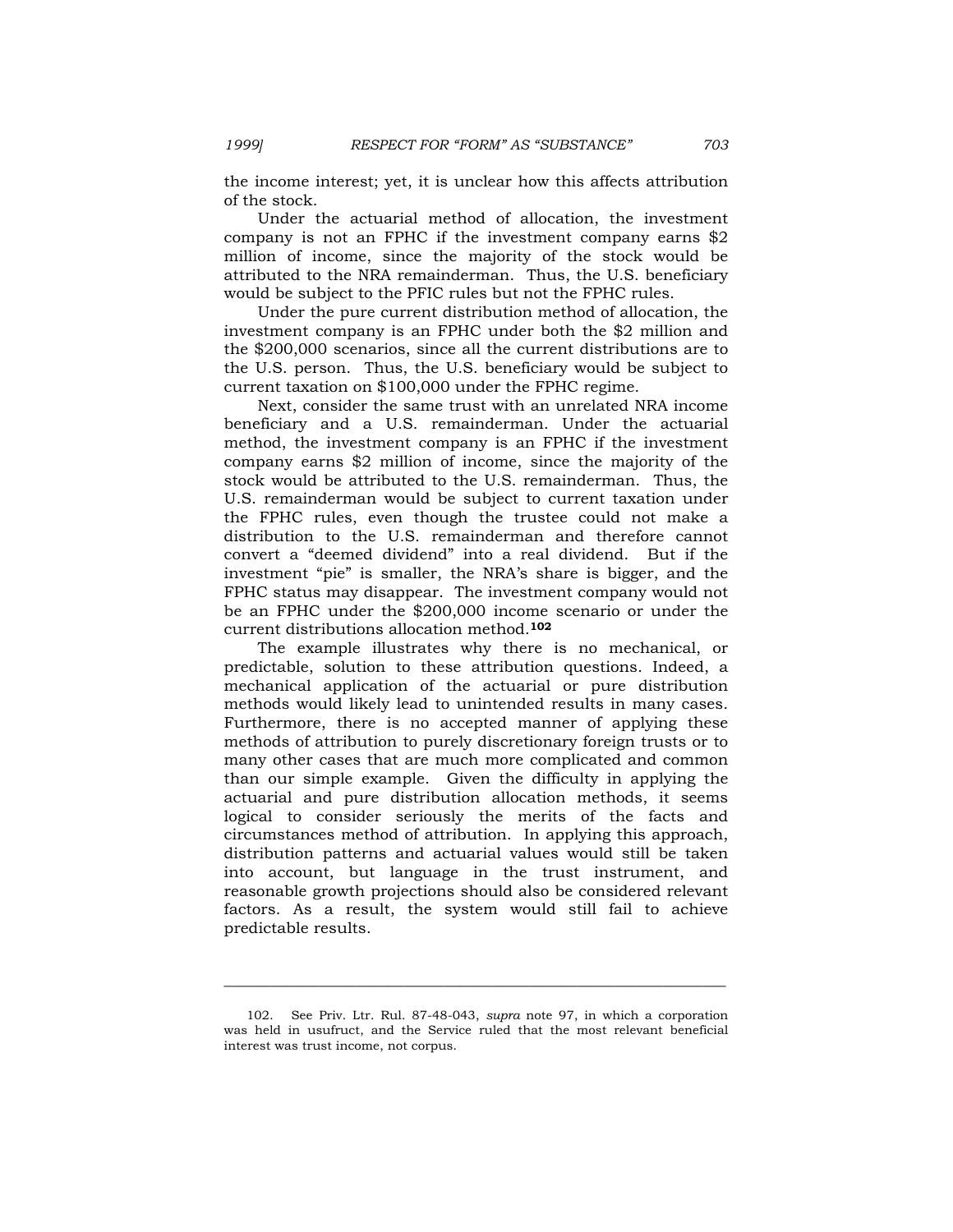### C*. Failure to Respect the Trust Form*

 The broader question raised by the difficulty of applying the rule of attribution to trust beneficiaries is whether the rule should be applied at all. Did Congress make a sound decision when it concluded that the FPHC and the CFC regimes, and the later enacted PFIC provisions, should be applied to U.S. beneficiaries of a non-U.S. trust as if their "proportionate" beneficial interest in the trust represented their share of the trust's stockholdings?

 One perspective would suggest that this result is necessary to maintain the integrity of a system designed to combat offshore deferral of income taxes. Without it, the trust would appear to shield U.S. taxpayers from the effect of these rules and permit deferral. At least when the attribution rule for trusts holding investment companies was enacted in the mid-1980s, the deferral rules that applied to trusts alone were only modestly restrictive, as discussed earlier. The rules provided for only a six percent simple interest charge on the deferred tax that came due when the accumulations were later paid to U.S. beneficiaries, and a computational formula that was somewhat vulnerable to manipulation.**<sup>103</sup>**

 Despite this undeniable hole in the defenses against offshore deferral, the step taken by Congress in adopting the trust attribution rule for investment companies was the wrong step. Attributing the stock to the trust beneficiaries as if they are shareholders violates the principle of respecting form and recognizing that form reflects substance. While it may be prudent to apply such an attribution rule for testing whether the investment company is owned by U.S. persons for some purposes, it is unrealistic to impute income to a U.S. beneficiary of a foreign trust by a mechanical attribution rule that purports to treat the beneficiary as if the shareholder rights held by the trustee are held by the beneficiary. The corporation pays dividends to the trustee, not to the beneficiary. The corporation recognizes the voting rights of the trustee, not the beneficiary. The existence of the form of the trust cannot be prudently legislated out of existence, as if all trustees were agents of the beneficiaries. A rule of form should not broadly destroy substance.

 <sup>103.</sup> In addition, it was sometimes argued that migration of the trust to the United States prior to the accumulation distribution could be considered as cleansing the later accumulation distribution of its offshore character, based on the language of the statute. While the Service ruled against this reading of the statute in 1991, it was not until 1997 that the statute was amended to preclude that conclusion. *See* I.R.C. § 665(c); Rev. Rul. 91-6, 1991-1 C.B. 89.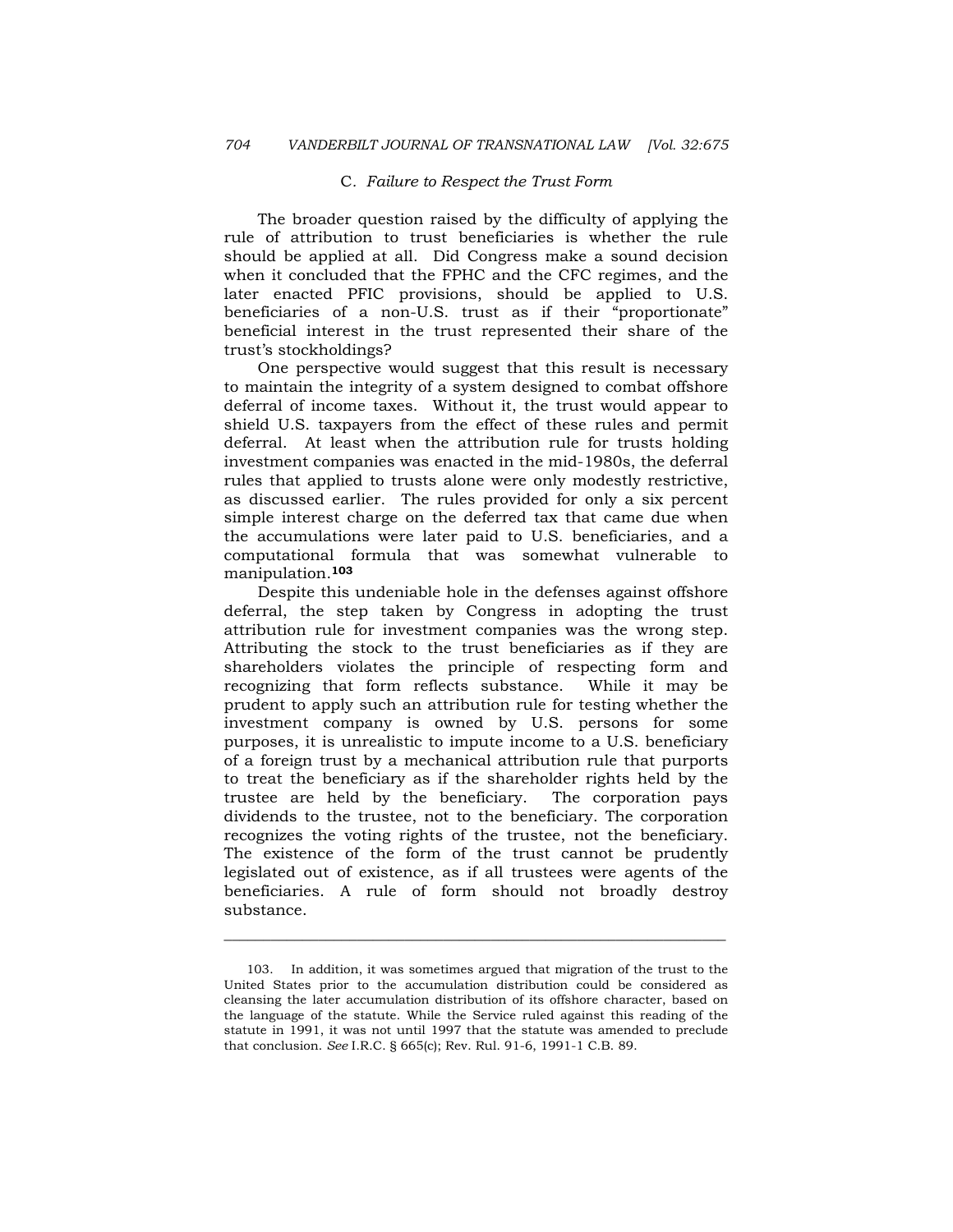Trustees serve a substantive function under the trust form. The trust form is designed for the preservation of property by the trustee to aid the beneficiaries. The beneficiary is not a shareholder in the investment company. The beneficiary's role is quite different than that of an investor. In the typical trust, the beneficiary does not purchase his interest, does not have the opportunity to sell the interest, and may have little or no voice in who manages the trust. The trustee's decision on distributions is required by prevailing trust law to take into account the purposes of the trust, which ordinarily considers the needs of each of the beneficiaries. Distributions may vary in timing and amount over the course of time and depend upon events such as births and deaths, as well as family needs that bear little resemblance to a dividend policy for an investment company.

 The anomalies presented by applying an attribution rule tied to actuarial value or current distributions point out a special characteristic of the trust form. Its inherent flexibility defies categorization as a means of parceling out corporate stock under the attribution rules for foreign corporations. The owner of the legal title in the trust form is clear: the trustee. But the beneficial owner is usually a class of owners whose composition and "share" changes with time and circumstances and the trustee's judgment. The fact that one-half of current income is distributed to Smith today tells us nothing about who will receive the second half that is accumulated; it may be Smith, or Smith's child, or Smith's uncle, or the deceased grantor's favorite charity. In a socalled "sprinkling" trust, Smith may receive a distribution today, and yet Jones will receive tomorrow's distribution. In still other cases where there may be only one beneficiary alive and none visible on the horizon, income may nevertheless be regularly accumulated in the Trustee's discretion to hold for unborn future generations. The seat occupied by the current beneficiary may have been provided simply to respect the family hierarchy, or to provide for a living person to oversee the trustee's management, or to cover some extraordinary emergency that is never likely to occur. How, in any of these cases, does one evaluate the interest of unborn beneficiaries? Are they presumptively U.S. persons or non-U.S. persons?

 Another more fundamental question is whether the trustee's decision to accumulate income is presumed to be tax-motivated, either in all cases, or unless other legitimate purposes are demonstrated? If so, then the trust form is being ignored. If Congress actually intended to enact an automatic attribution rule, that decision can be justified only by the categorical assumption that the trust form can be broadly ignored without practical, non-tax consequences. This means in turn that all foreign trusts are assumed to be pure tax avoidance devices,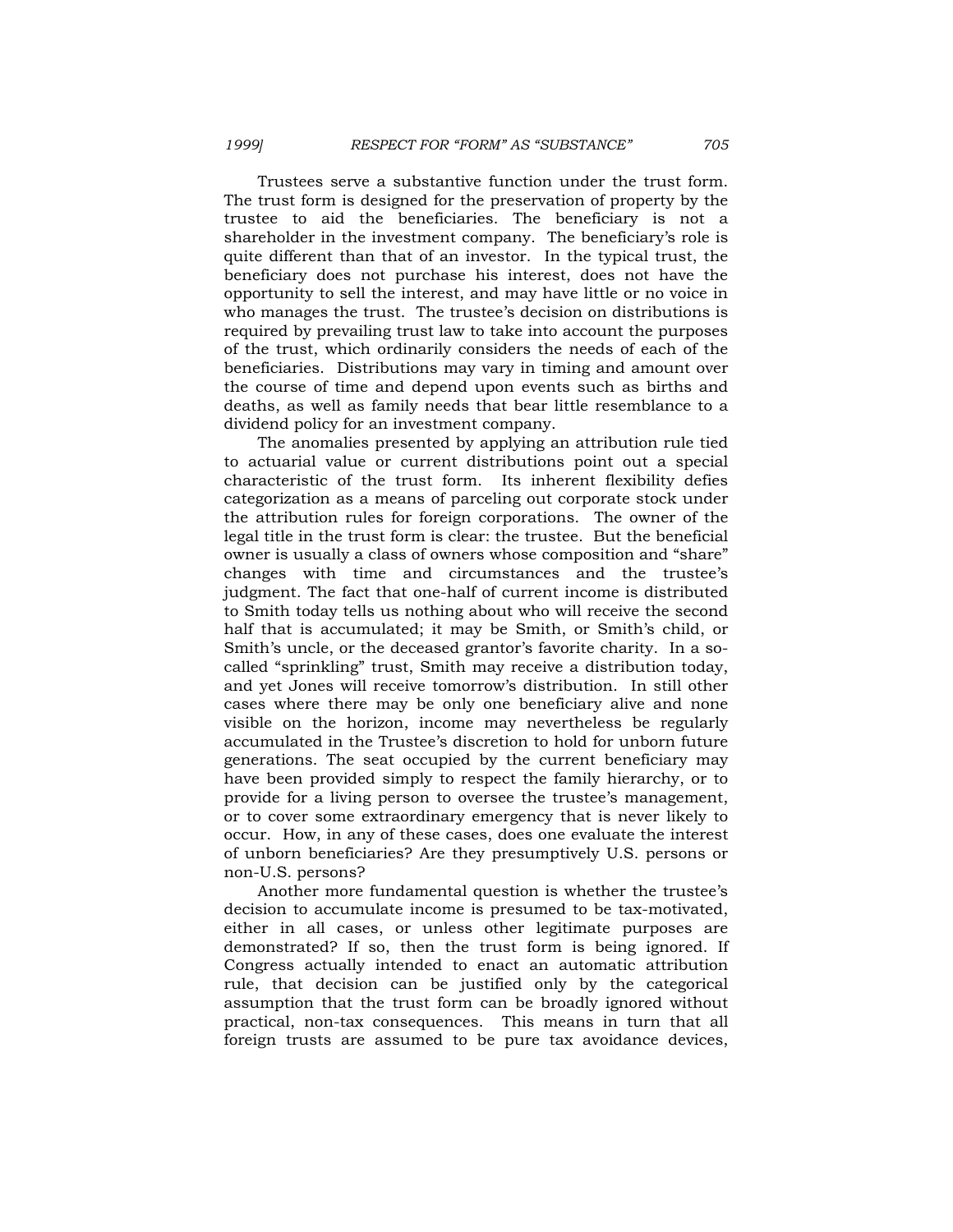managed by a collusive or compliant trustee. That view of the statute therefore seems to impute to Congress an unreasonable and extreme conclusion.**<sup>104</sup>**

 Alternatively, then, we might decide that the attribution rule should not be applied so broadly, or so automatically. But how would such a system be devised by regulation? The attribution rule could be applied to trusts in which the discretion of the trustee is very limited and the beneficial interests so clearly ascertainable that the trust is, for all practicable purposes, transparent. That is, however, only a small universe of cases. This leads to the further conclusion that the attribution rule has to be applied based on a facts and circumstances determination of the beneficial interest in each case. Yet that seems the antithesis of an attribution rule, and the factual inquiry would necessarily require a thorough examination of governing trust law and corporate law in almost every case. That process would be difficult enough if it were Delaware law at issue.**105** Applying non-U.S. trust law and non-U.S. corporate law would be much more cumbersome.**106** Assessing the element of tax avoidance motivation in the structure in order to test the bona fide nature of the trustee's role would further add to the burden of the inquiry.**107** The search for a satisfactory system seems fruitless.

 A far better solution to this dilemma would have been for Congress to avoid it in the first instance. It could have taken the path of completely revising the tax treatment of accumulations in foreign trusts and avoided adopting the attribution rule for trusts holding offshore corporations. This approach, which would rely on adverse tax treatment for trust accumulations, places the tax burden at the trust level, where the trustee can more directly address the impact on U.S. beneficiaries of a later distribution. This approach appropriately precludes the possibility of the imposition of tax liability on a beneficiary for income that may never be distributed to or otherwise enrich that person. It also harmonizes the treatment of beneficiaries of trusts that hold their assets through investment companies with beneficiaries of trusts that do not use such companies. This approach allows the tax law to respect the form, and to appreciate that the trust form

 <sup>104.</sup> This result would seem especially odd in the context of the new rules for determining whether a trust is a U.S. resident. A trust could be a "foreign trust" even if substantial decision-making powers are vested in a U.S.-based institutional trustee that is governed by its local trust law that clearly requires the trustee to be a fiduciary and not an agent of the beneficiary. Reg. § 301.7701-7(a).

 <sup>105.</sup> *See* Alumax Inc. v. Commissioner, 165 F.3d 822 (11th Cir. 1999), *aff'g* 109 T.C. 177 (1997).

 <sup>106.</sup> *See* Estate of Oei Tjong Swan v. Commissioner of Int. Rev., 247 F.2d 144 (2d Cir. 1957).

 <sup>107.</sup> *See, e.g.,* Barnett v. Commissioner, 44 T.C. 190 (1965).